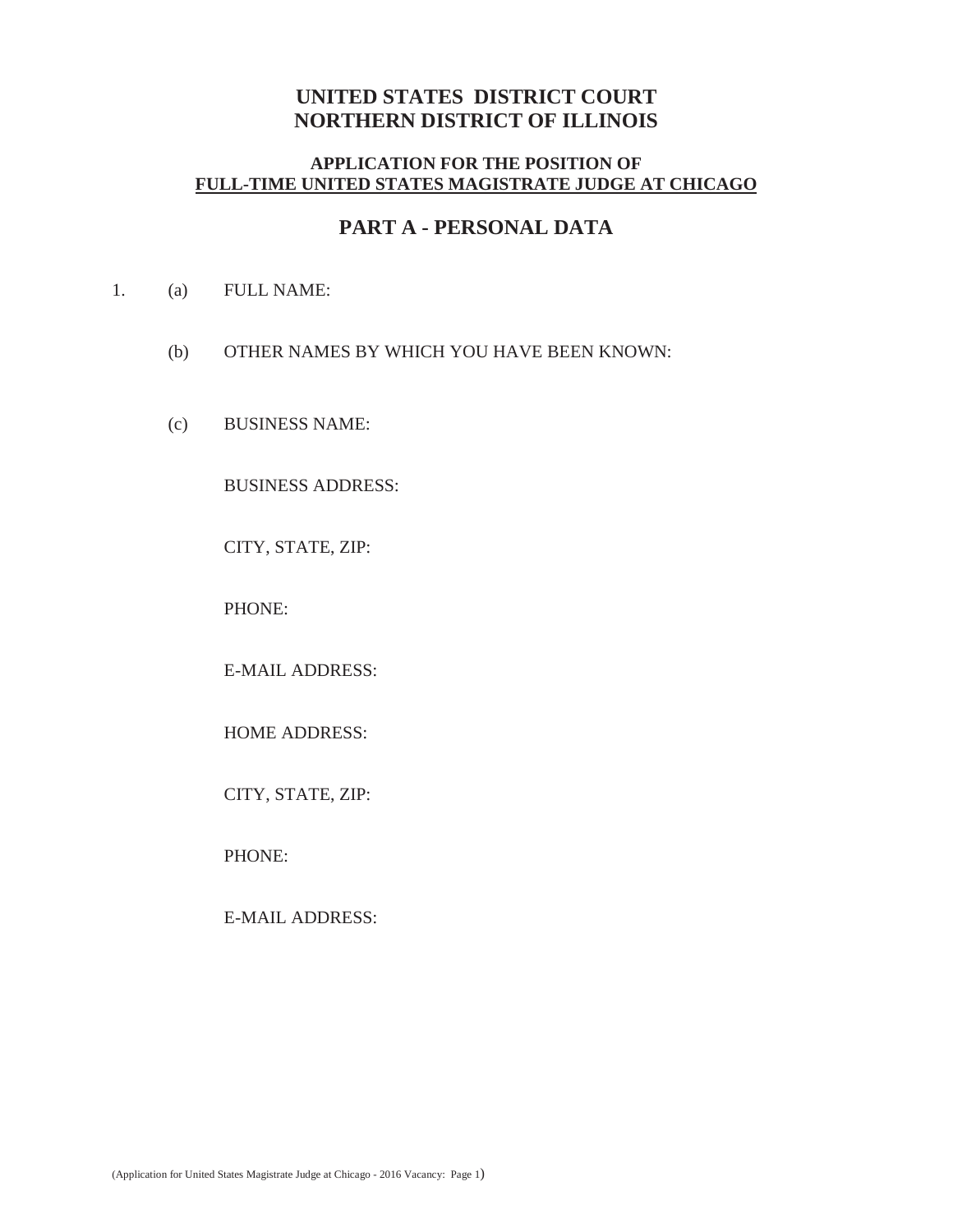#### (d) DATE OF BIRTH:

#### PLACE OF BIRTH:

If you are a naturalized citizen, provide date and place of naturalization:

2. Are you related by blood or through marriage to any judge of this Court? If yes, provide the name(s) and the relationship(s):

#### 3. MILITARY SERVICE:

# DATES OF TYPE OF BRANCH SERVICE RANK/RATE DISCHARGE

If you are still a reserve or National Guard member, give branch, unit and present rank:

If you did not receive an Honorable Discharge, please explain: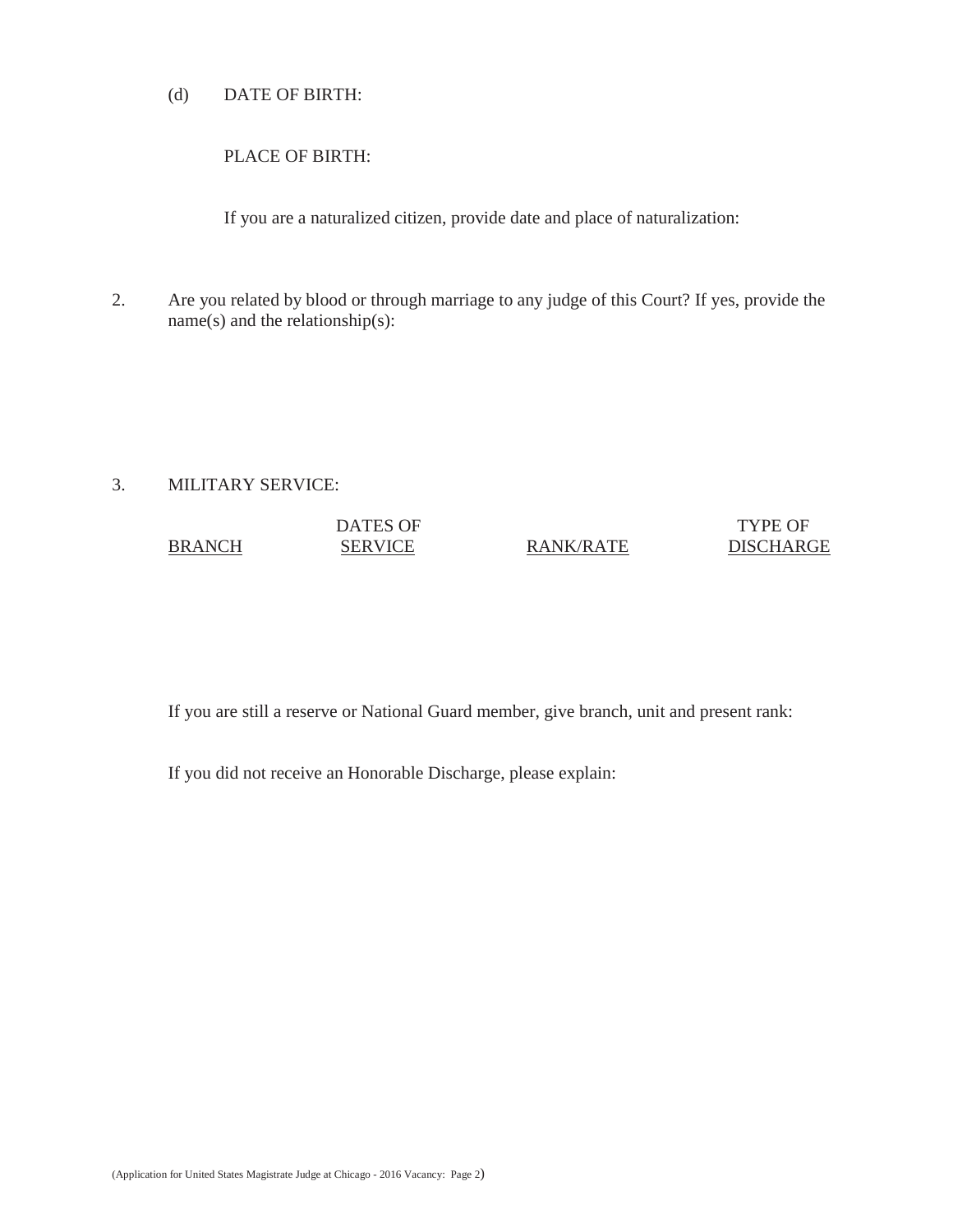4. Have you been screened for this position or any other judicial position by any bar association or other body? If so, state the approximate date of each screening, fully describe each finding, and attach a copy of each finding in your possession. For any such finding or report that you do not possess, please provide a signed authorization that allows the Merit Selection Panel to obtain a copy.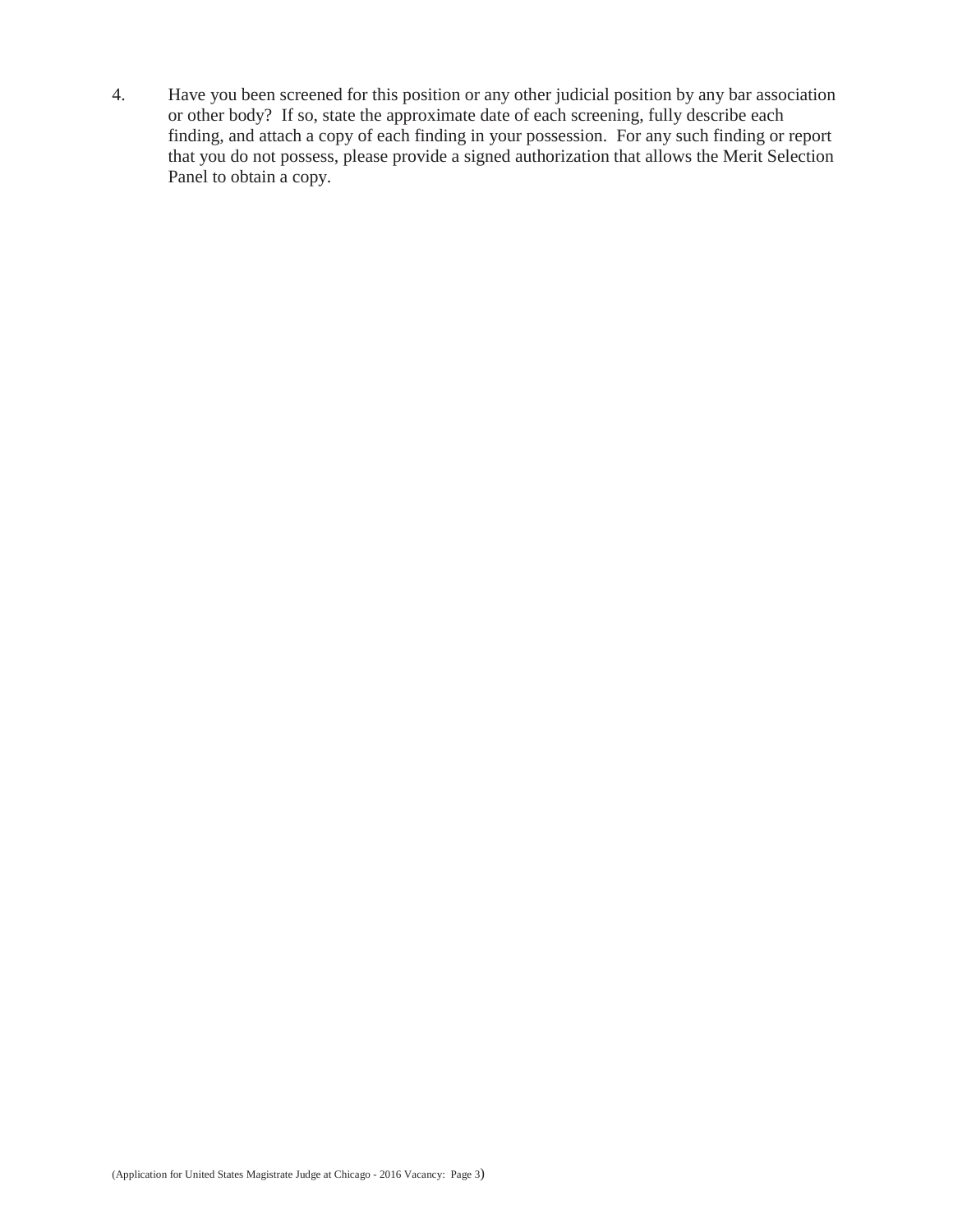- 5. (a) Have you ever been convicted of a felony or misdemeanor or been given an order of supervision for a misdemeanor except a minor traffic offense?
	- $Yes$   $No$
	- (b) If so, state the facts and circumstances fully including date, court and disposition. Use a **separate attachment.**
- 6. Describe any civic, philanthropic, community, social or public service activities in the past five years, including any posts or offices held, and honors or awards received.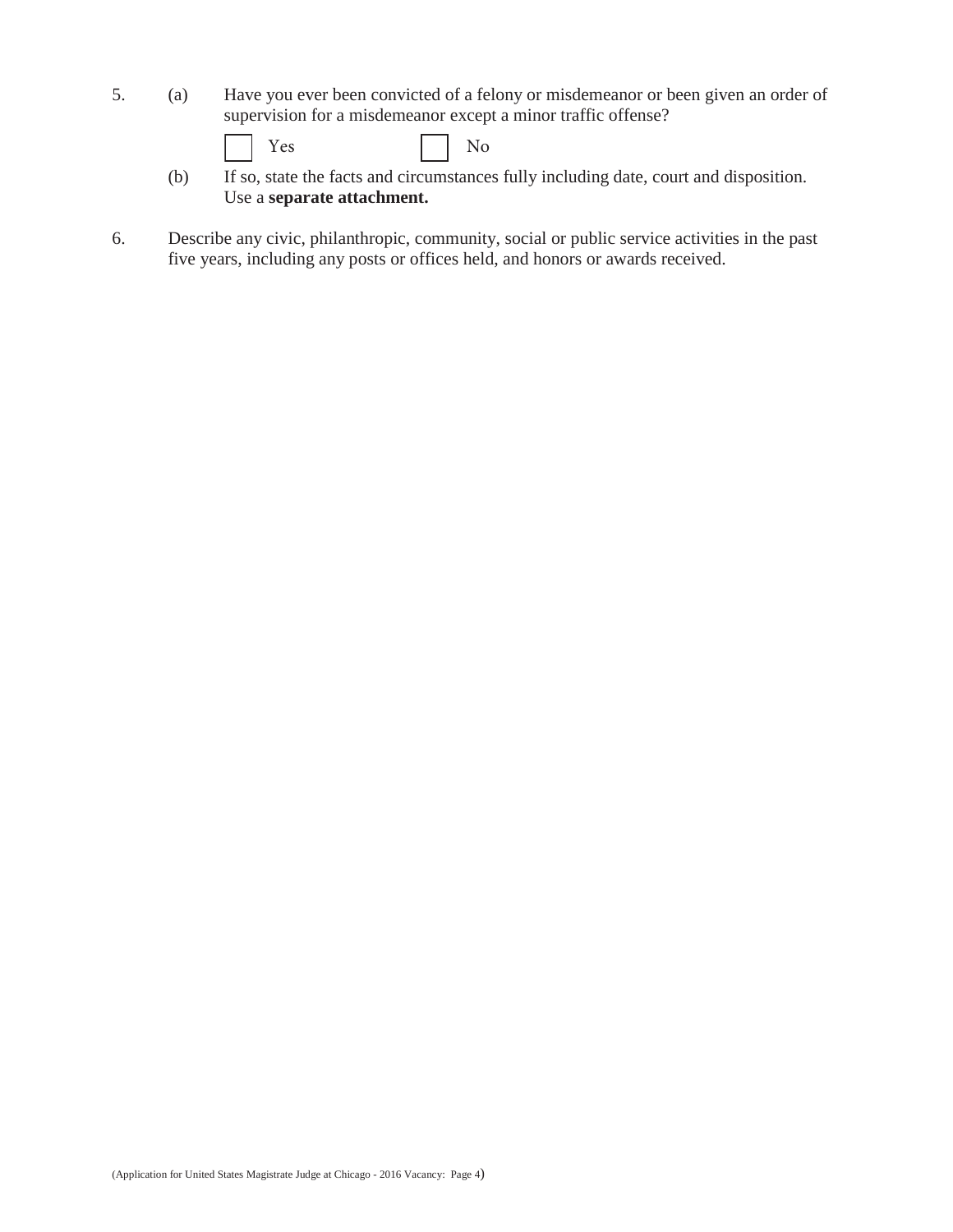# **PART B - EDUCATIONAL BACKGROUND**

7. (a) High School:

Date Graduated:

(b) College: **Include non-legal graduate work.**

School Attendance Dates Major Degree

(c) Honors, Awards, etc.

8. Describe any other formal education or courses (omitting primary and legal).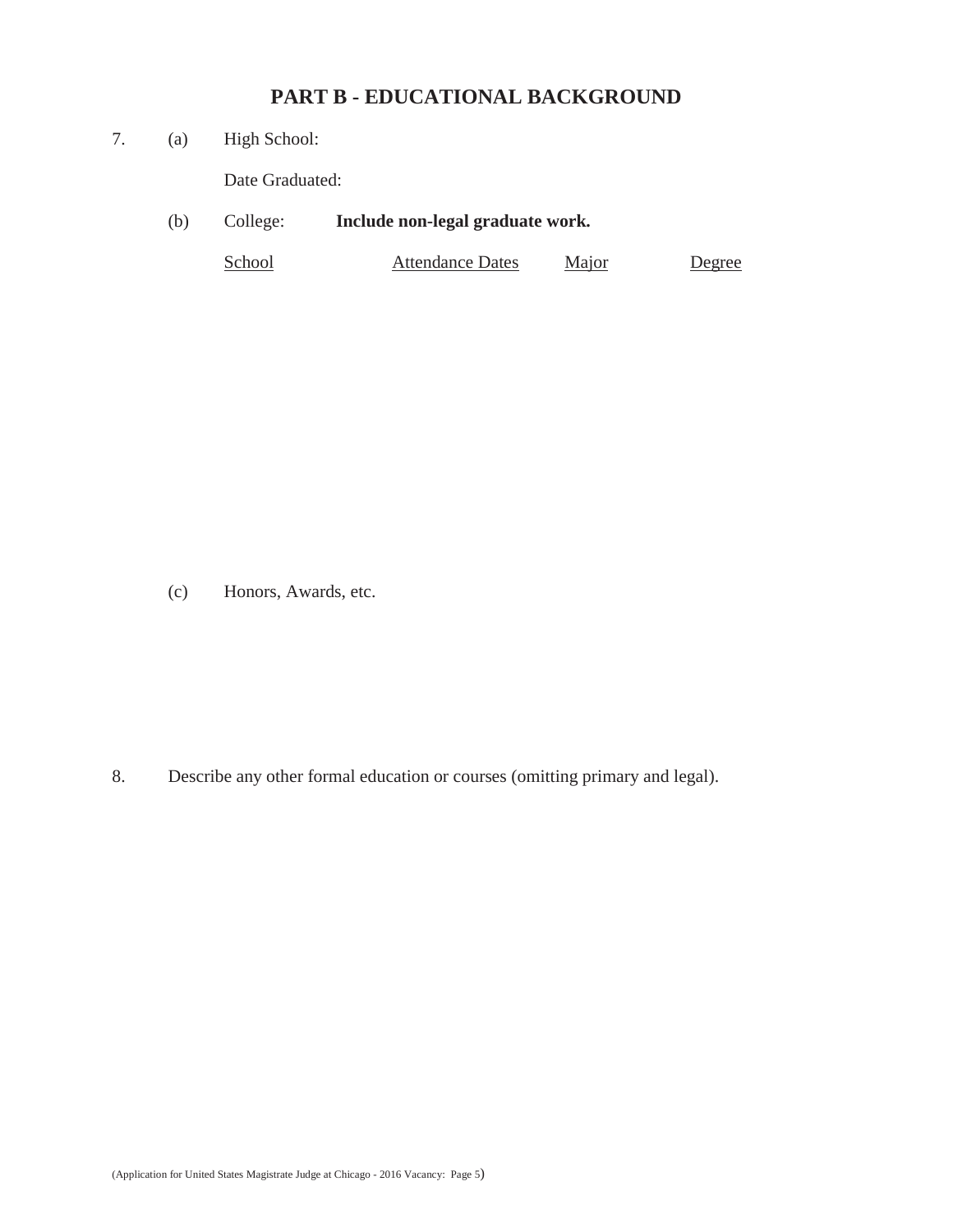#### 9. Legal: **Include all law schools attended.**

(a) School Attendance Dates Degree

(b) State, in detail, any honors, awards, law review, extra-curricular writing or research project, and other activities or achievements.

10. (a) List all seminars, symposia, lectures, or legal meetings in the nature of continuing legal education that you have attended in the past five years. For each, state the date, place, sponsoring organization, and subject(s).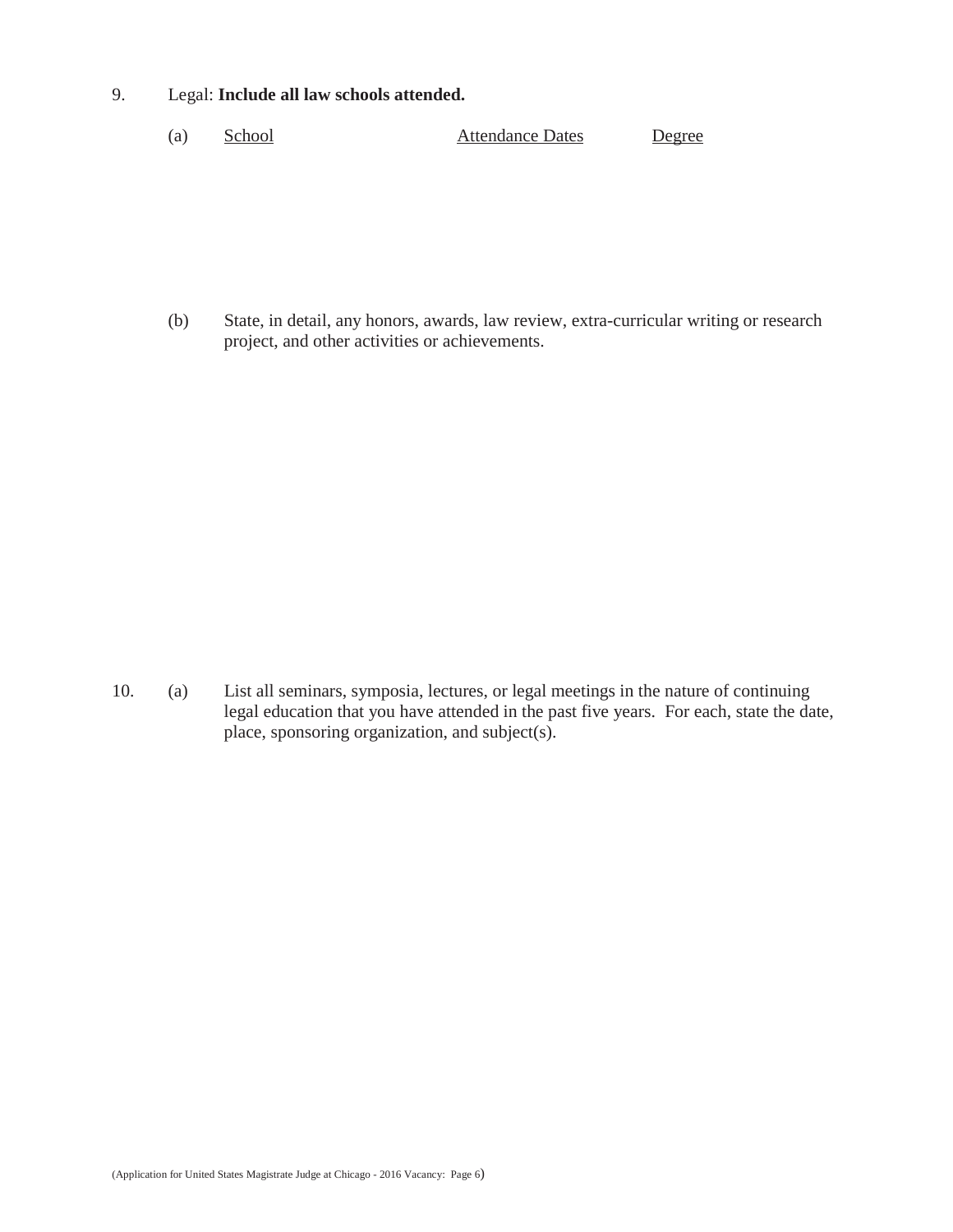(b) State the same for any in which you have participated as a speaker, lecturer, panelist, etc., identifying your role and subject(s) or topic(s).

11. If you have ever taught at a law school, state the name of the school(s), date(s), subject(s), and your title, status, or role.

12. Describe any non-legal teaching or lecturing you have done.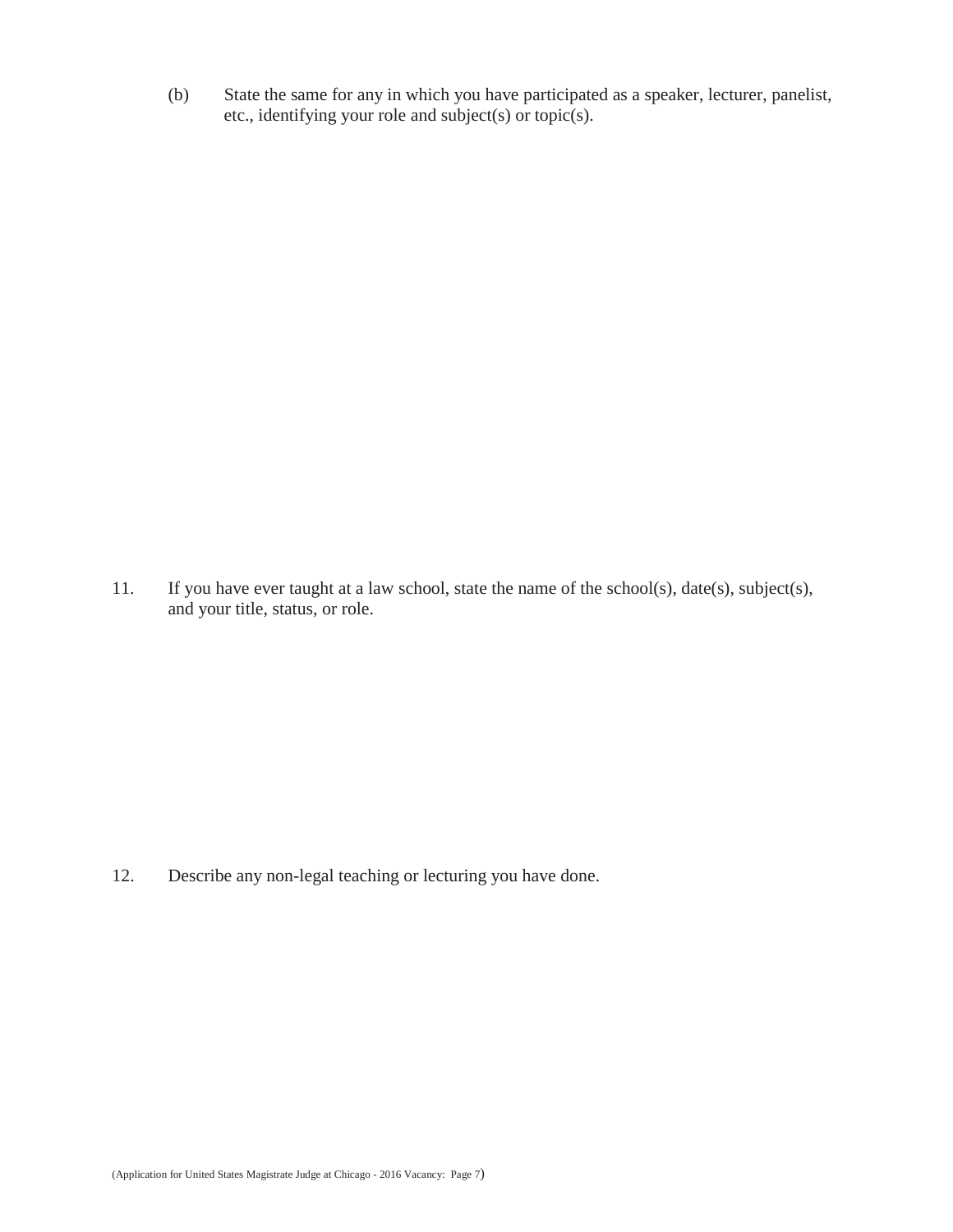# **PART C - PROFESSIONAL AND OCCUPATIONAL BACKGROUND**<sup>1</sup>

- 
- 13. (a) When were you admitted to practice in Illinois?
	- (b) How long have you practiced in Illinois?
	- (c) Name all other states, courts, and administrative agencies or tribunals before which you have been admitted to practice, and provide dates admitted, whether you are currently admitted, and whether you actively practice law there now. Do not include special admission for a particular case.

| Court, Agency, etc.<br>Current Active<br>Date |
|-----------------------------------------------|
|-----------------------------------------------|

(d) List all courts in which you are currently registered as an e-filer.

<sup>&</sup>lt;sup>1</sup>Sitting judges: please complete the sections of Part C that apply to you, along with item 27.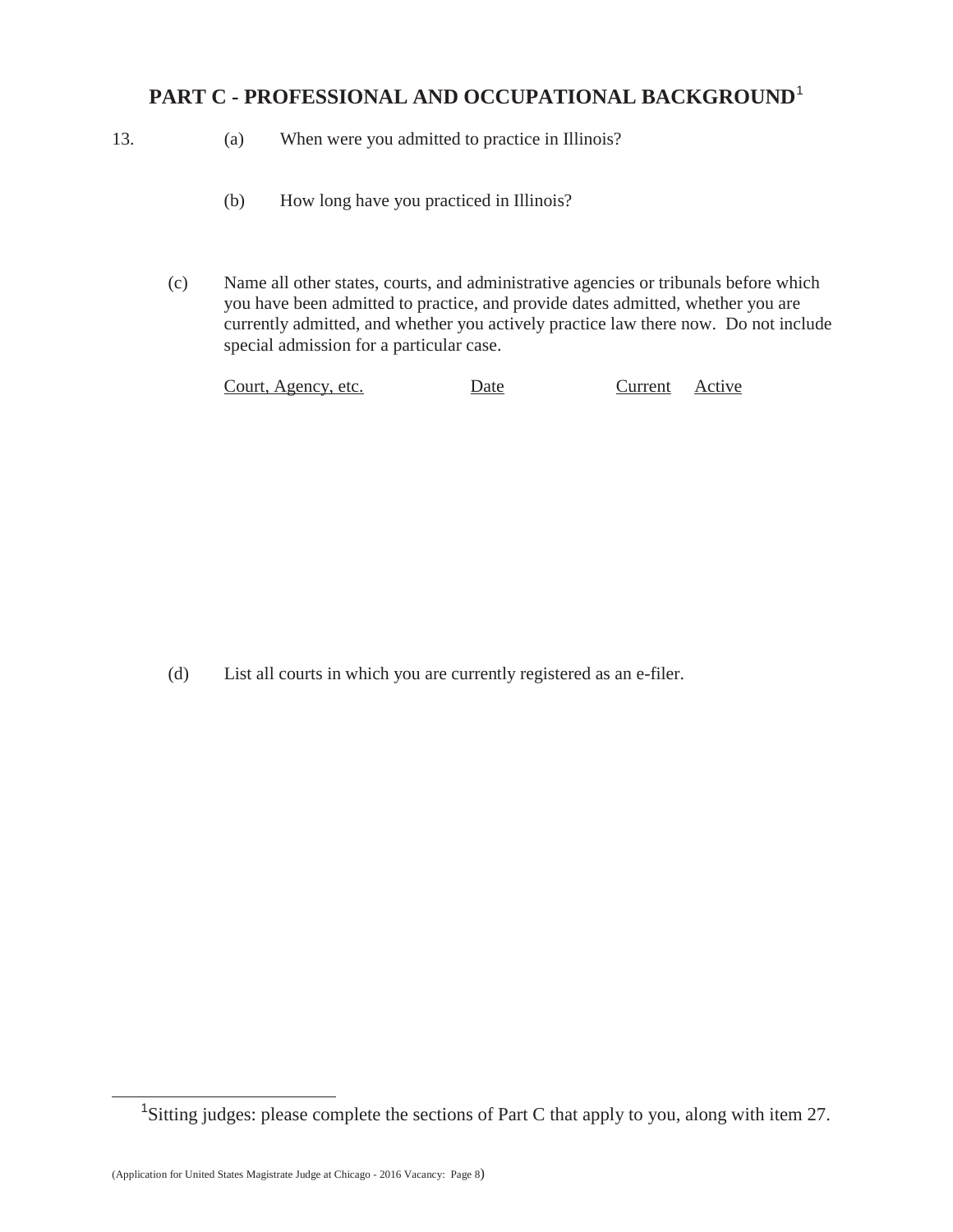14. Do you actively practice law in any other state? If yes, describe the extent and nature of the practice.

15. If you have written any articles, treatises, text, textbook or handbook chapters or other writings on legal matters that have been published, please specify the writings. For each, provide the complete a citation including publisher, date, title, and subject matter and list the names and current office addresses and phone numbers of any person(s) who co-authored, collaborated or assisted you in the writing or research. Use a **separate attachment**. Please include a writing sample.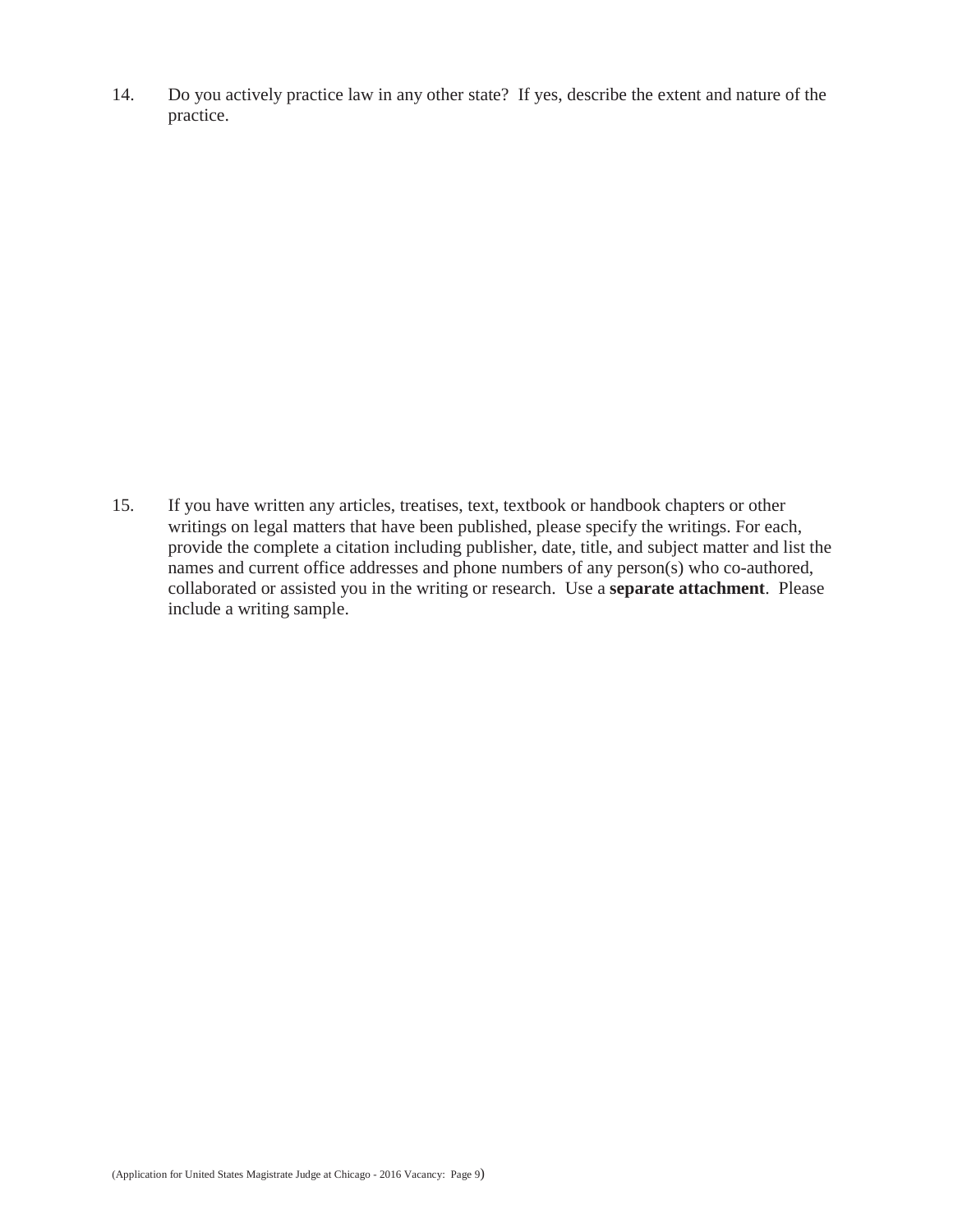16. Bar Associations and Activities.

List all national, state, local, specialty, honorary, and other associations or other legal societies to which you have belonged. For each, state committee membership and other activity, any offices held, whether you are currently a member in good standing and, if not, why.

17. List any judicial or quasi-judicial office you have ever held. For each office, indicate fulltime or part-time. Do not include any present judicial office you hold. Provide the reason or circumstances for leaving.

|        |          | Reason for | Period of |
|--------|----------|------------|-----------|
| Office | Location | Leaving    | Service   |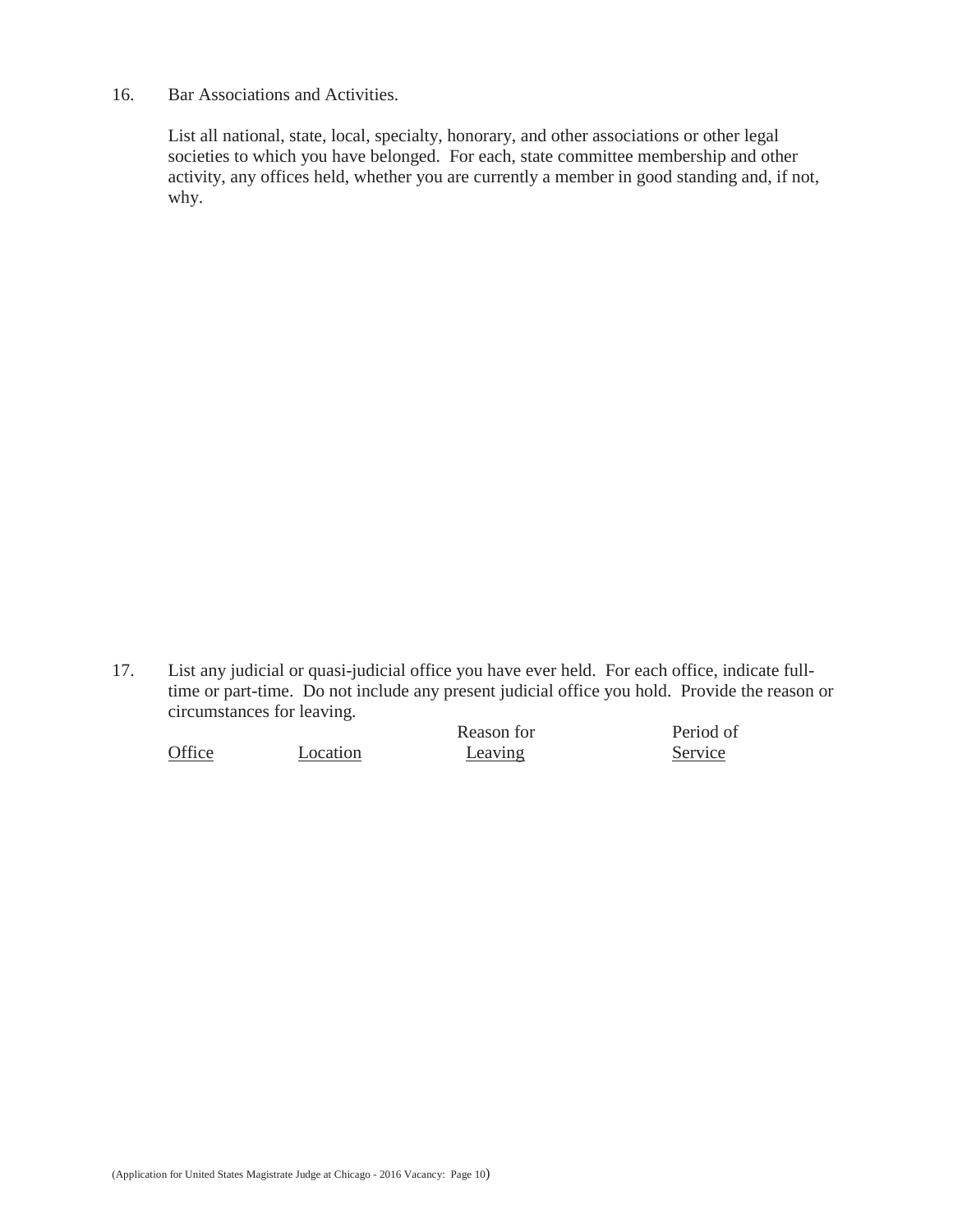18. List any experience you have had serving as an arbitrator or mediator.

|                               |          |                 | Affiliation, e.g., AAA, |
|-------------------------------|----------|-----------------|-------------------------|
|                               |          | Attorneys       | JAMS/EnDispute,         |
| Office (Mediator, Arbitrator) | Location | Date or Parties | Court Sponsored, etc.   |

19. List any elective public office you have ever held (other than judicial or quasi-judicial).

| Office | Location | Period of Service |
|--------|----------|-------------------|
|        |          |                   |

20. List any elective public office for which you have been an unsuccessful candidate.

Office Location **Date**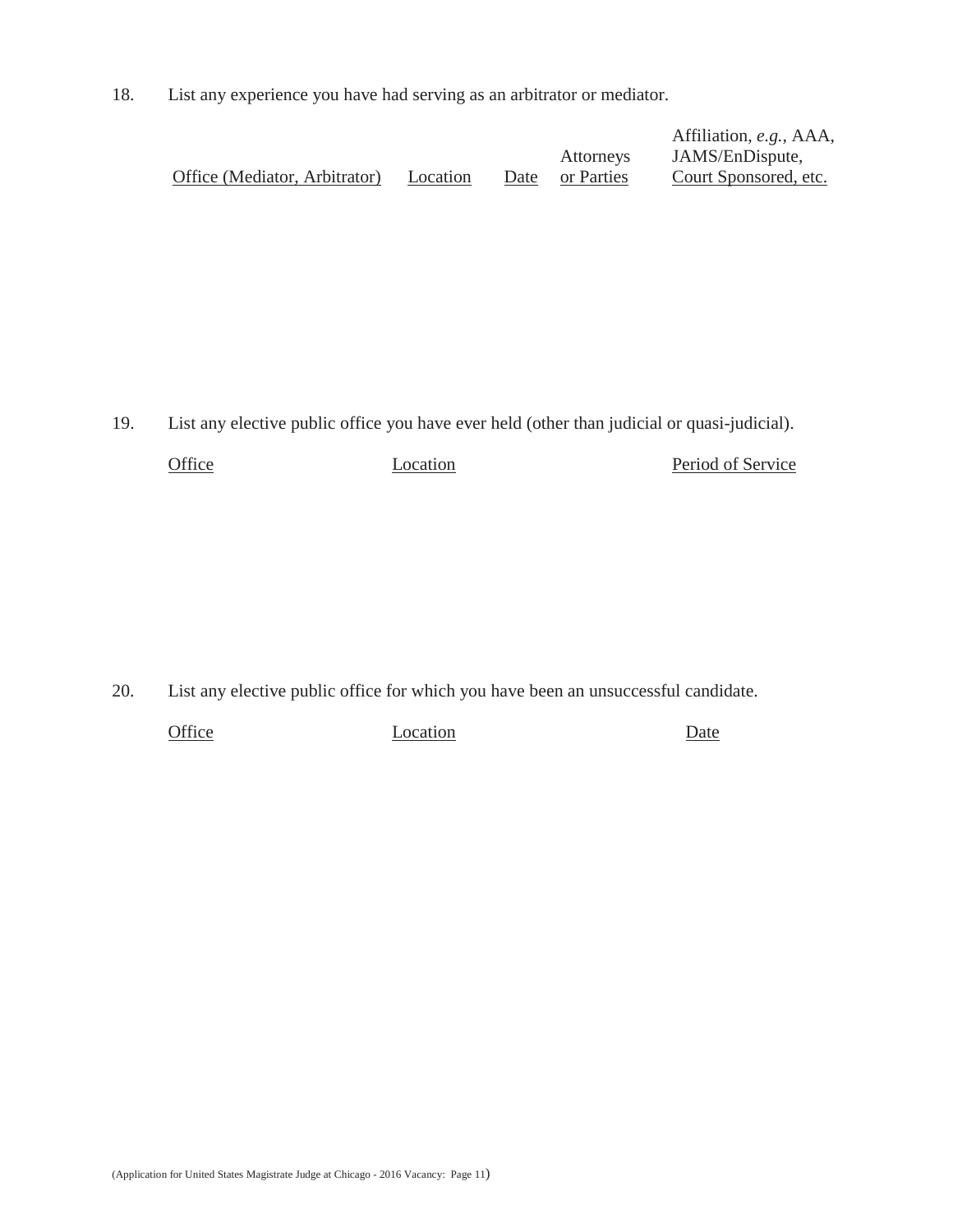21. List any appointive public office you have ever held (other than judicial or quasi-judicial). For each office, indicate full-time or part-time.

| Office | Location |
|--------|----------|
| Duties | Dates    |
| Office | Location |
| Duties | Dates    |
| Office | Location |
| Duties | Dates    |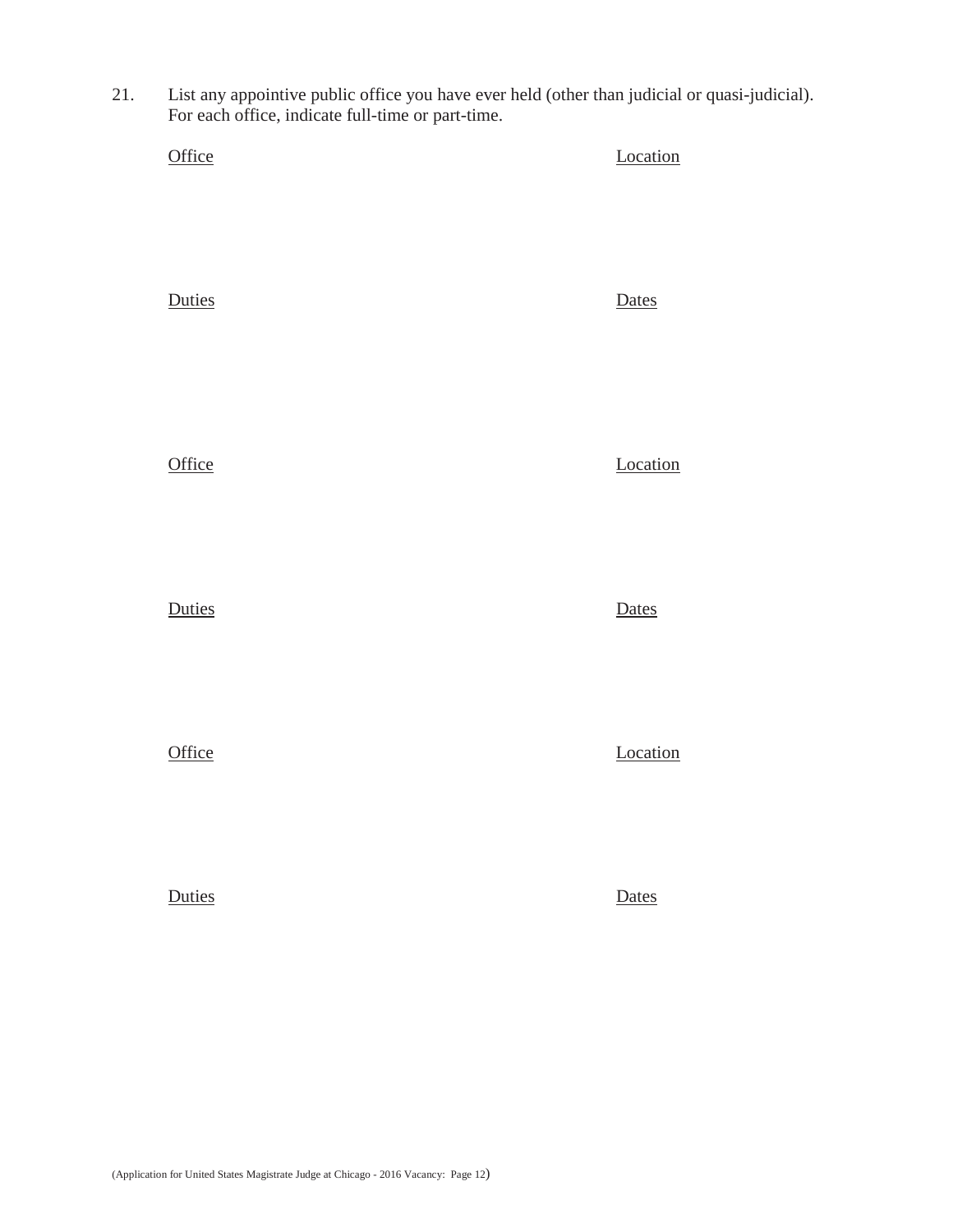- 22. Present professional practice or occupational status, whether law-related or not. Start with your current job and work backwards including all jobs from the date you completed law school. Use a **separate attachment**, if necessary.
	- **(A) Employer**:

Address:

Phone: Dates of Employment:

Salary or Net Income:

Title (solo, senior partner, associate or other) and Responsibilities:

Reason for Leaving:

- (1)
- (2)
- (3)
- (4)
- (5)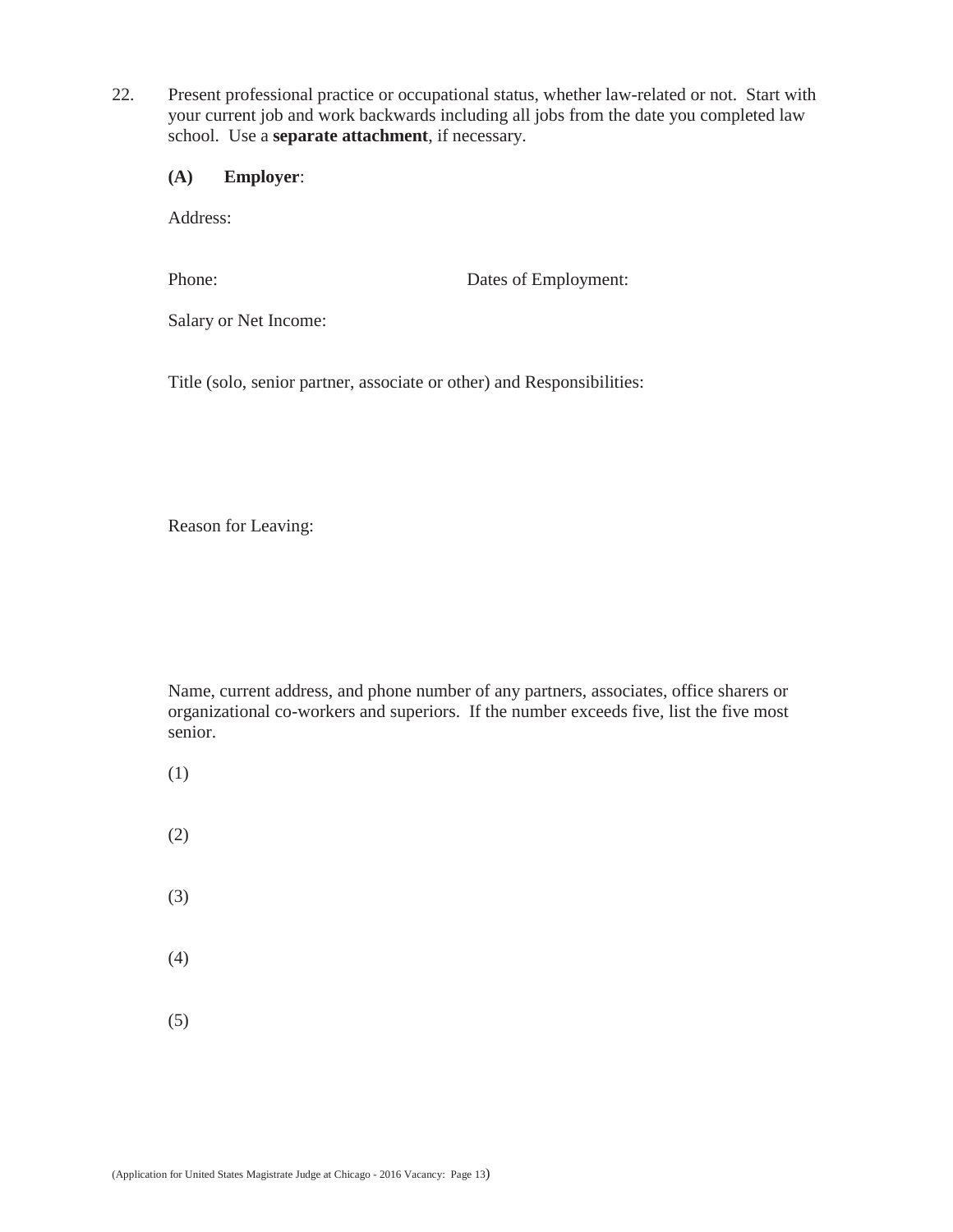### **(B) Employer**:

Address:

Phone: Dates of Employment:

Salary or Net Income:

Title (solo, senior partner, associate or other) and Responsibilities:

Reason for Leaving:

- (1)
- (2)
- (3)
- (4)
- (5)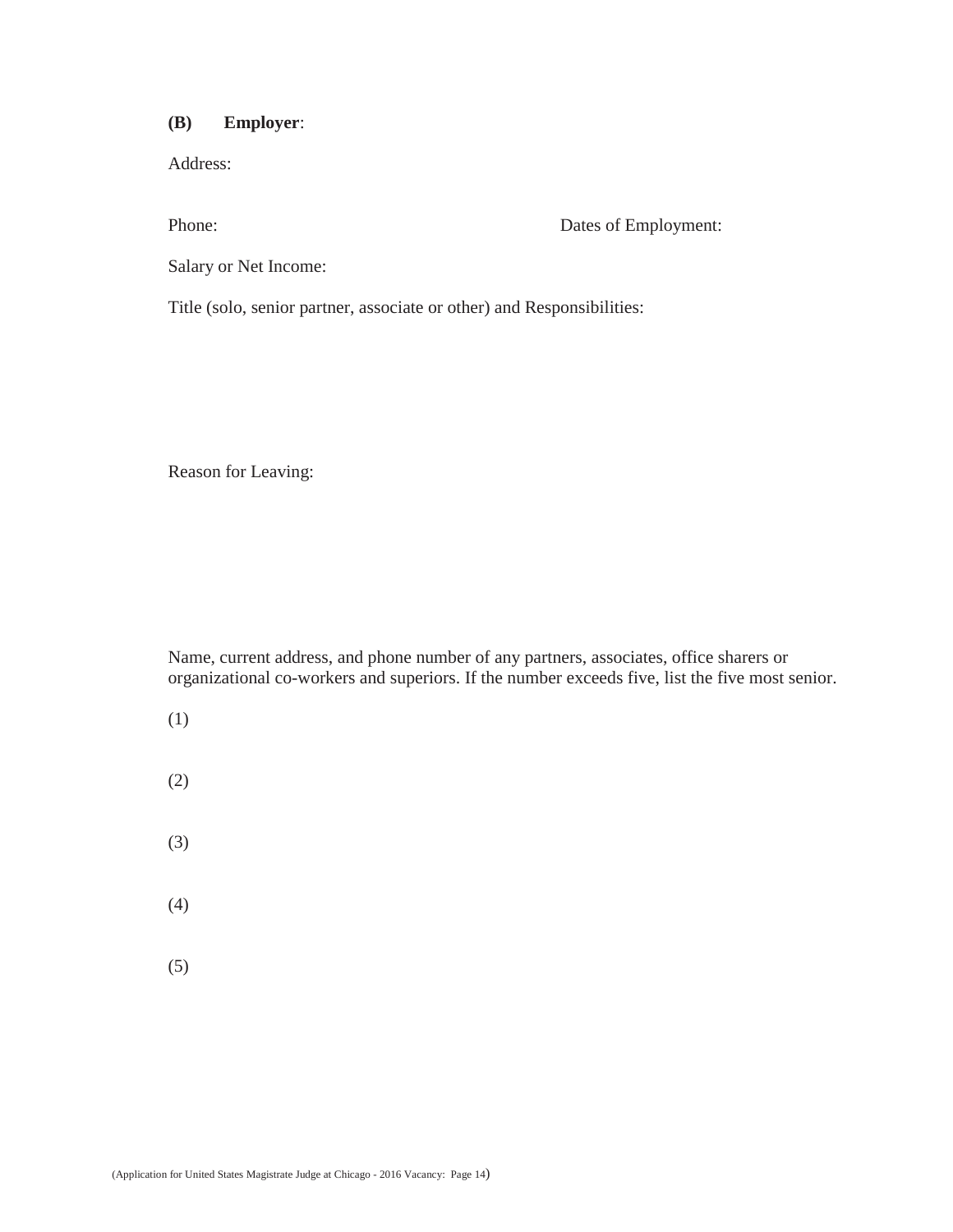## **(C) Employer**:

Address:

Phone: Dates of Employment:

Salary or Net Income:

Title (solo, senior partner, associate or other) and Responsibilities:

Reason for Leaving:

- (1)
- (2)
- (3)
- (4)
- (5)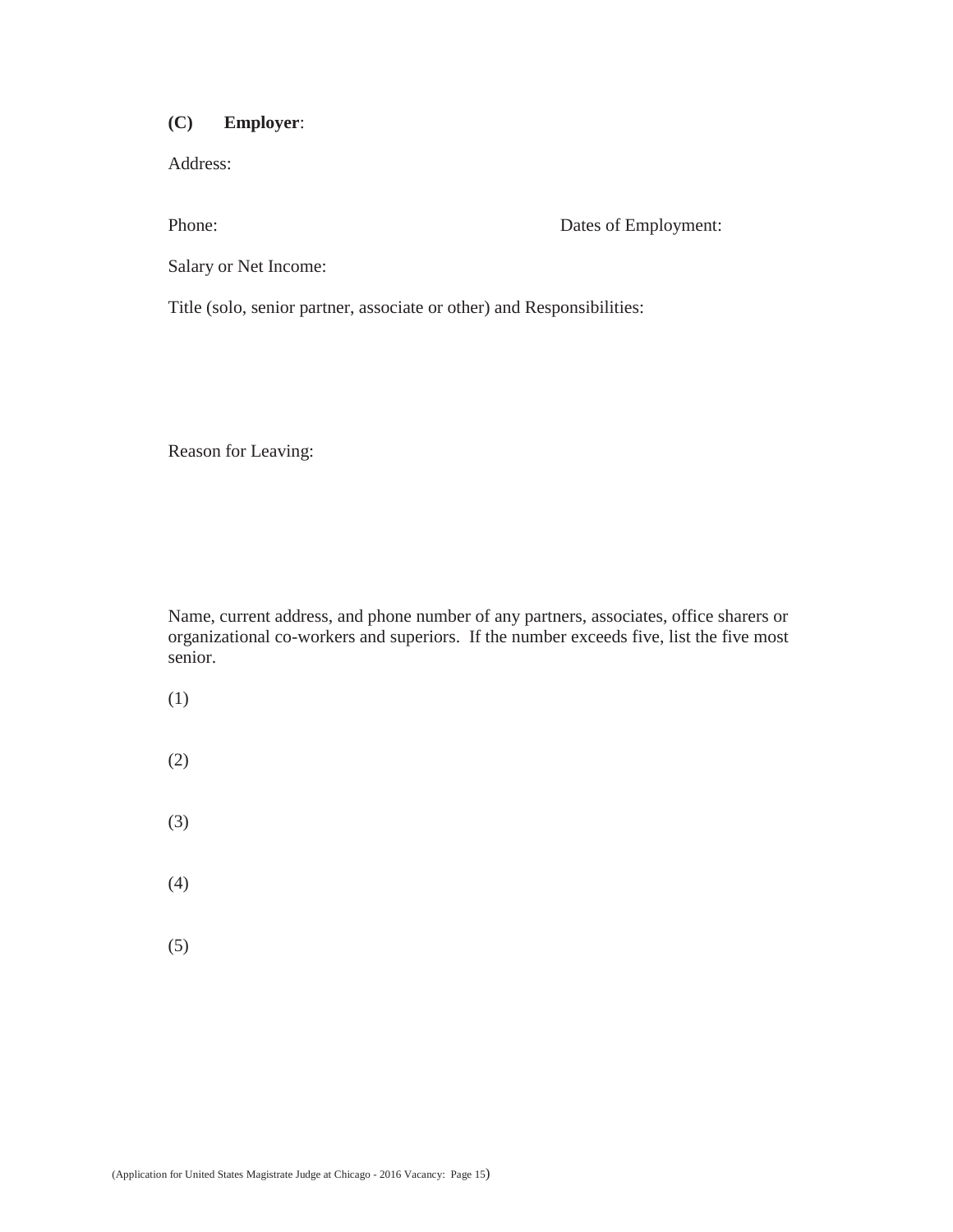#### **(D) Employer**:

Address:

Phone: Dates of Employment:

Salary or Net Income:

Title (solo, senior partner, associate or other) and Responsibilities:

Reason for Leaving:

- (1)
- (2)
- (3)
- (4)
- (5)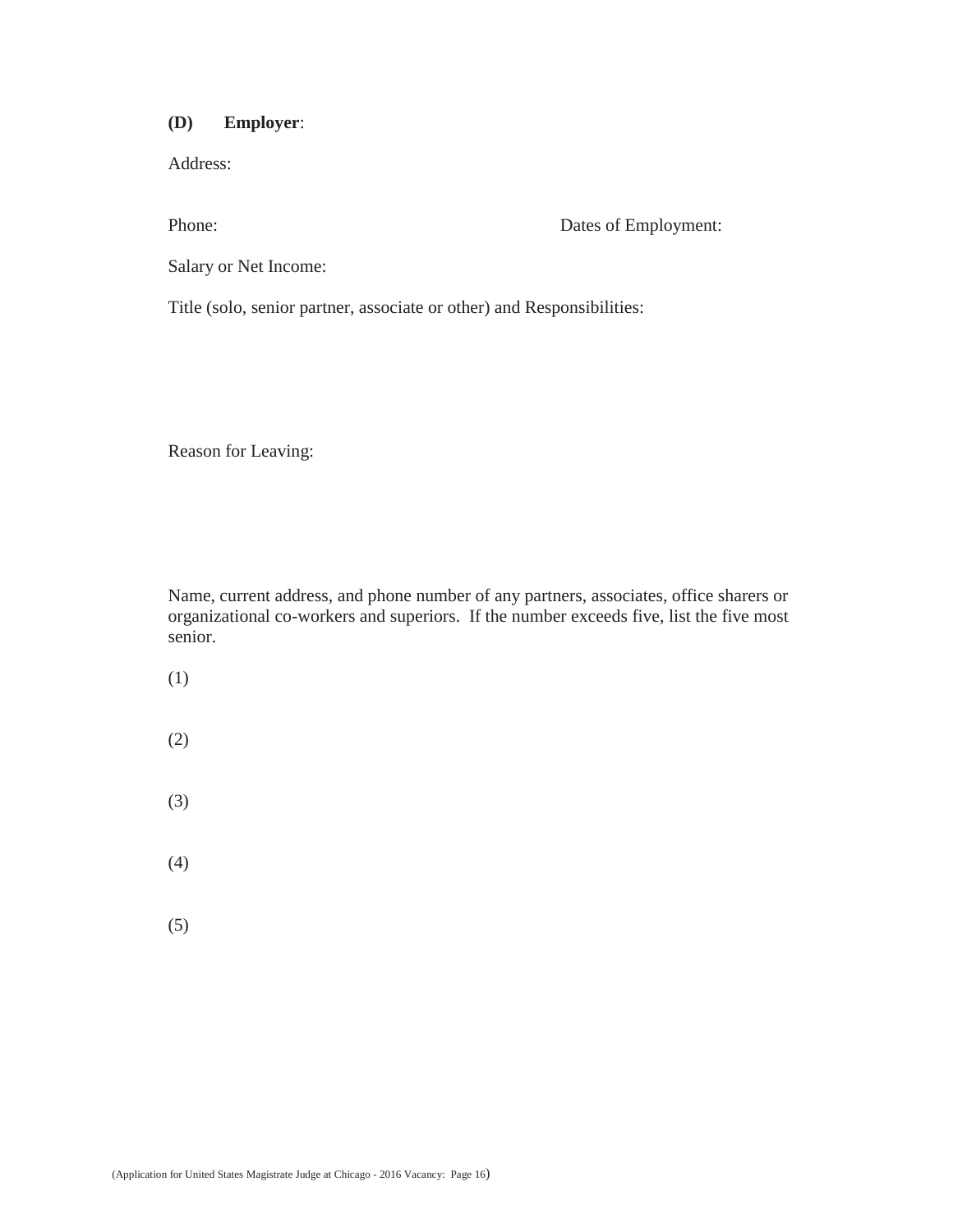### **(E) Employer**:

Address:

Phone: Dates of Employment:

Salary or Net Income:

Title (solo, senior partner, associate or other) and Responsibilities:

Reason for Leaving:

- (1)
- (2)
- (3)
- (4)
- (5)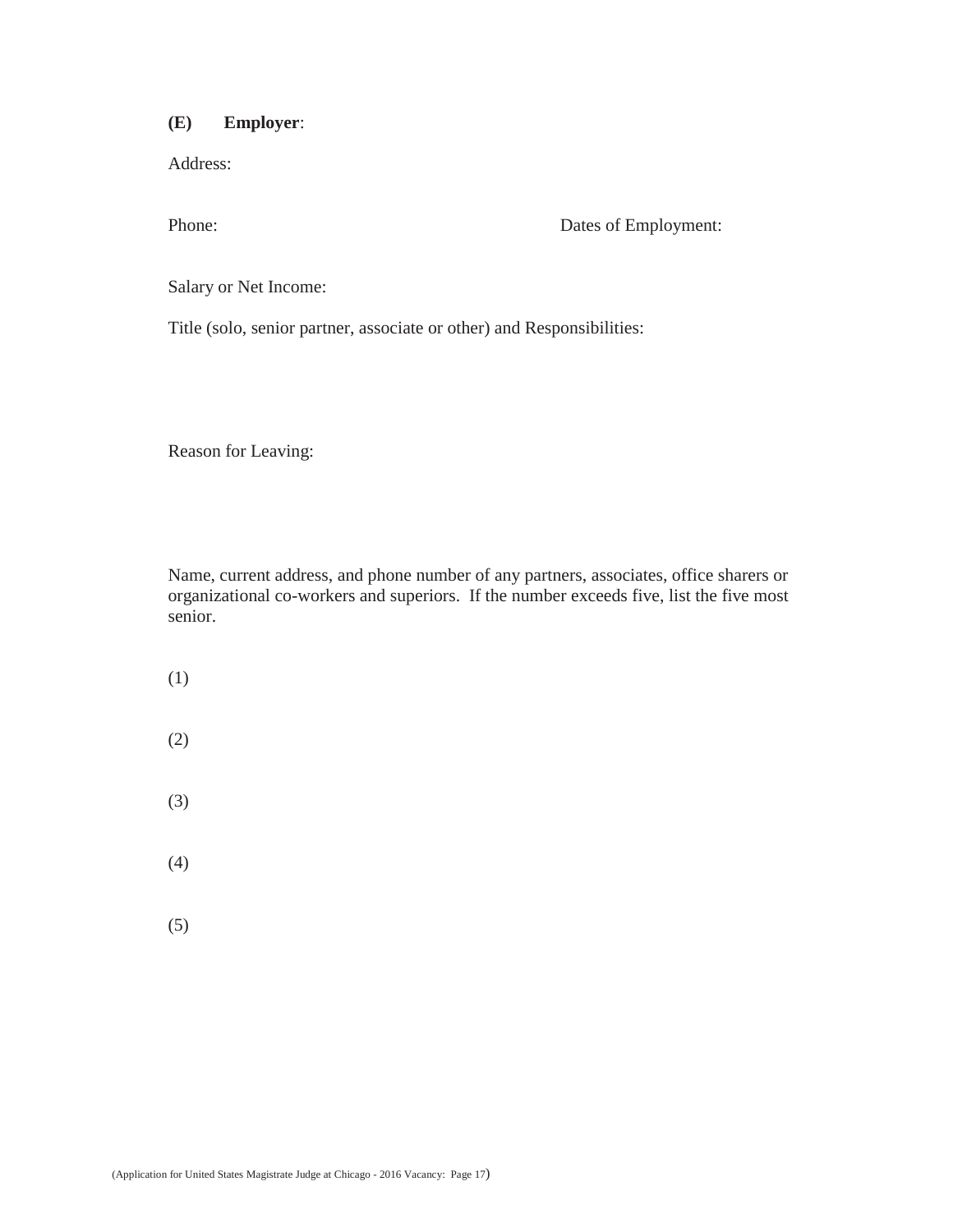#### **(F) Employer**:

Address:

Phone: Dates of Employment:

Salary or Net Income:

Title (solo, senior partner, associate or other) and Responsibilities:

Reason for Leaving:

- (1)
- (2)
- (3)
- (4)
- (5)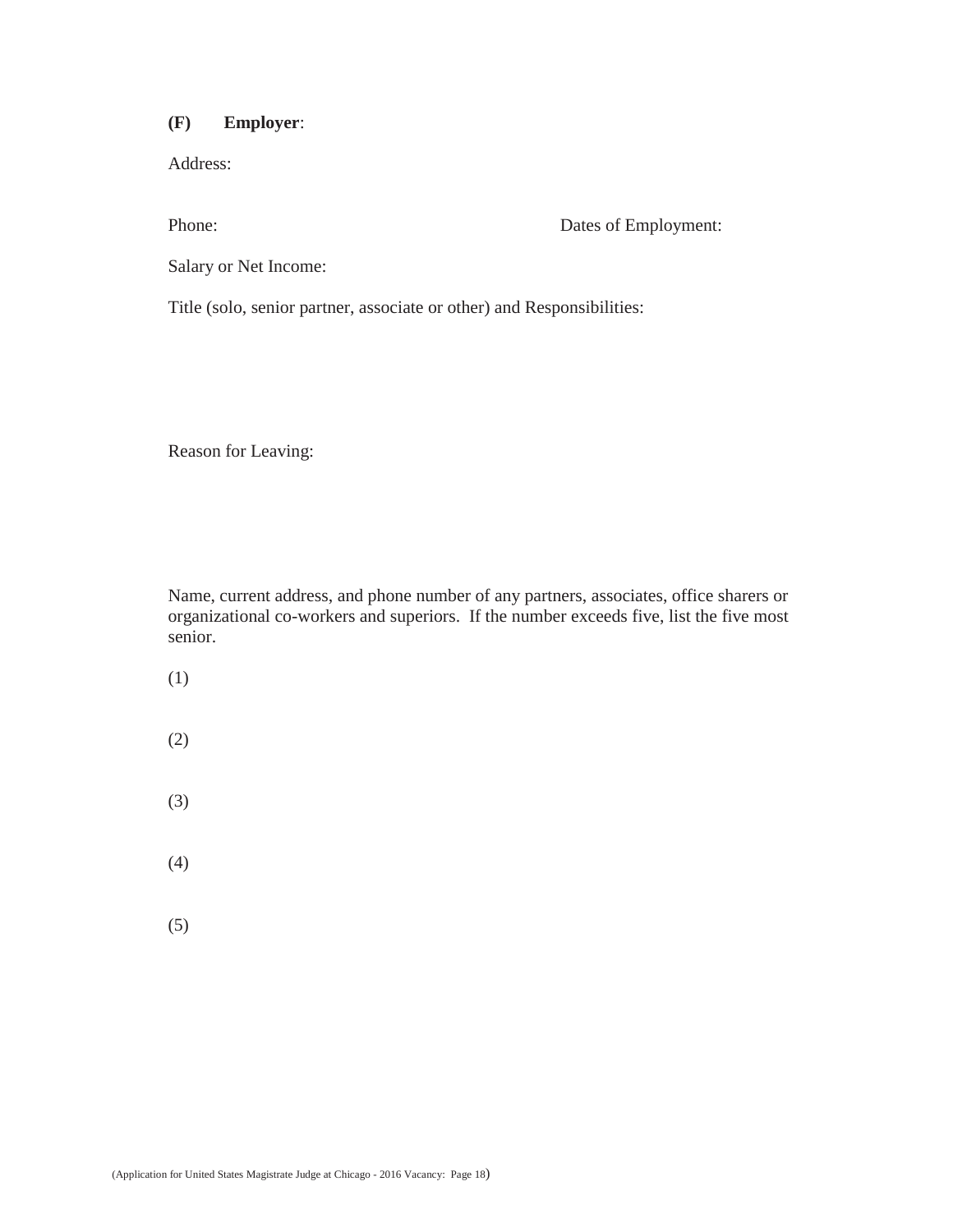#### **(G) Employer**:

Address:

Phone: Dates of Employment:

Salary or Net Income:

Title (solo, senior partner, associate or other) and Responsibilities:

Reason for Leaving:

- (1)
- (2)
- (3)
- (4)
- (5)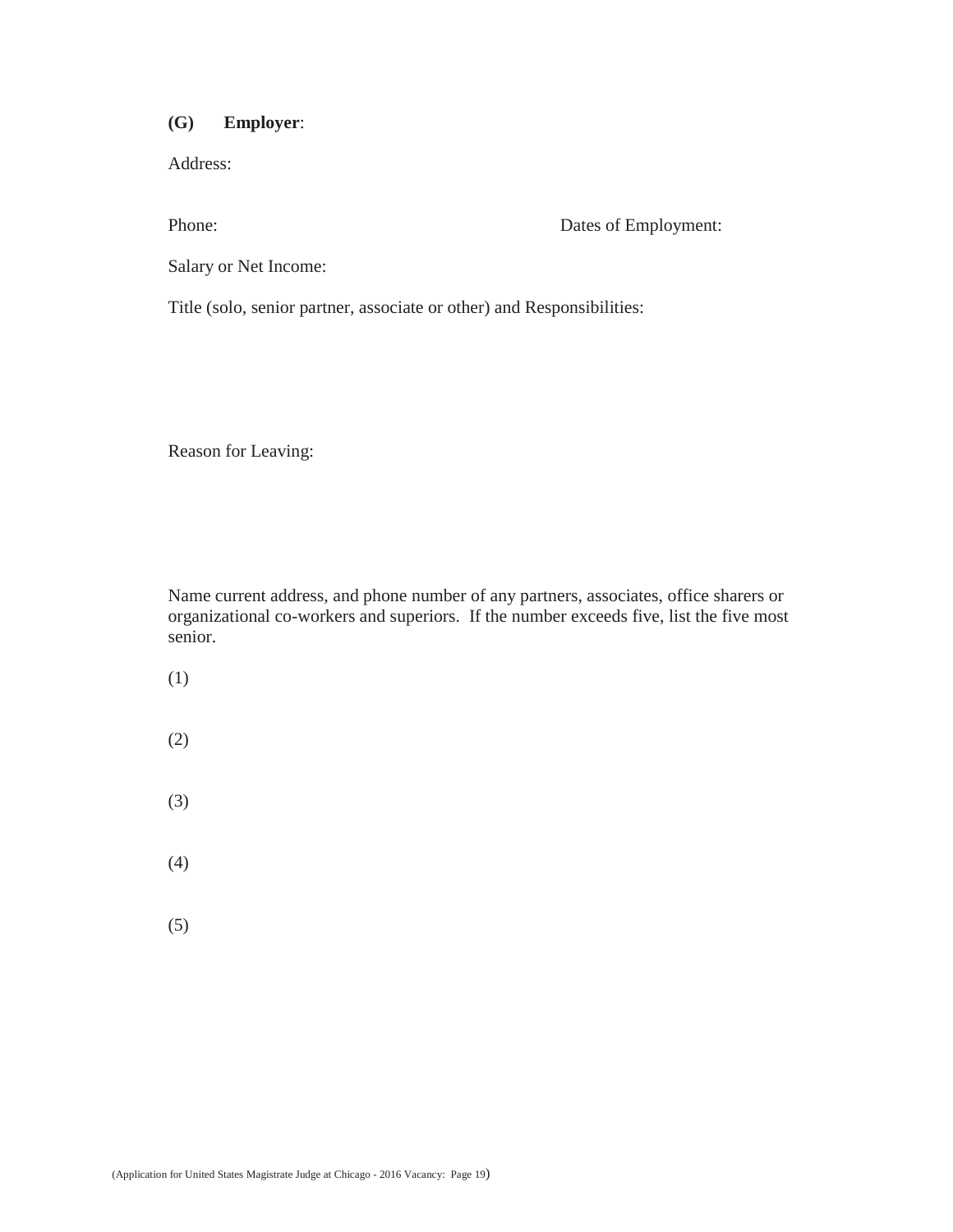23. (a) Indicate the approximate percentage of your time, during the past ten years, devoted to the following types of practice.<sup> $\frac{z}{z}$ </sup> Litigation includes actual time in court or trial preparation time. "Court" indicates the federal and state judicial system. "Other Tribunal" indicates quasi-judicial bodies, *e.g.*, Industrial Commission, NLRB hearings. "Non-Litigation" indicates practice not involving litigation.

| Type of Practice                    | Litigation<br>Court % | Litigation<br>Other Tribunal % | Non-Litigation % |
|-------------------------------------|-----------------------|--------------------------------|------------------|
| Antitrust and Trade Regulation      |                       |                                |                  |
| Bankruptcy                          |                       |                                |                  |
| Chancery (Matrimonial)              |                       |                                |                  |
| Chancery (Other)                    |                       |                                |                  |
| Corporate and Securities            |                       |                                |                  |
| Criminal (Felony)                   |                       |                                |                  |
| Criminal (Misdemeanor &<br>Traffic) |                       |                                |                  |
| Environmental                       |                       |                                |                  |
| <b>Labor Relations</b>              |                       |                                |                  |
| Patent                              |                       |                                |                  |
| Probate and Estate Planning         |                       |                                |                  |
| <b>Real Estate</b>                  |                       |                                |                  |
| <b>State and Local Government</b>   |                       |                                |                  |
| Tax (Federal)                       |                       |                                |                  |
| Tax (State, Local)                  |                       |                                |                  |
| Tort (Personal Injury)              |                       |                                |                  |

<sup>&</sup>lt;sup>2</sup> Sitting Judges should complete questions 23, 24, 25 and 36 for the five years preceding their judicial experience.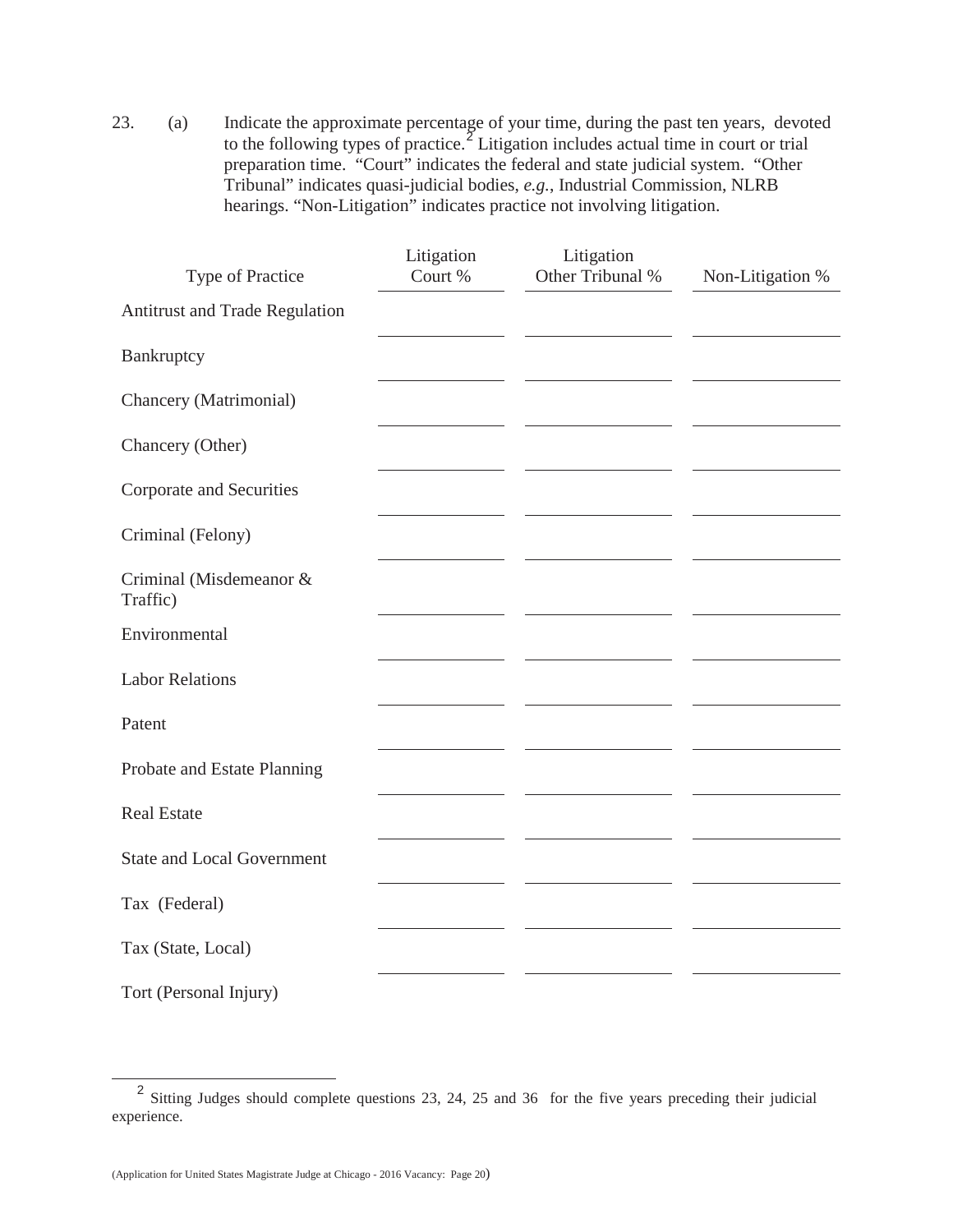|                          | Type of Practice |                               | Litigation<br>Court % | Litigation<br>Other Tribunal %                                        | Non-Litigation % |
|--------------------------|------------------|-------------------------------|-----------------------|-----------------------------------------------------------------------|------------------|
| Tort (P.D., Subrogation) |                  |                               |                       |                                                                       |                  |
| Worker's Compensation    |                  |                               |                       |                                                                       |                  |
| Other:                   |                  |                               |                       |                                                                       |                  |
| Other:                   |                  |                               |                       |                                                                       |                  |
| Other:                   |                  |                               |                       |                                                                       |                  |
| Other:                   |                  |                               |                       |                                                                       |                  |
| (b)                      |                  |                               |                       | What percentage of your practice before a court was in the following: |                  |
|                          | (1)              | Federal Courts:               |                       |                                                                       |                  |
|                          | (2)              | State & Local Courts:         |                       |                                                                       |                  |
|                          | (3)              | <b>Administrative Bodies:</b> |                       |                                                                       |                  |
|                          | (4)              | <b>Military Courts:</b>       |                       |                                                                       |                  |
|                          | (5)              | Other (specify):              |                       |                                                                       |                  |

## TOTAL:  $\frac{100\%}{100\%}$

(c) Summarize the extent of your federal litigation experience. Use a **separate attachment**, if necessary.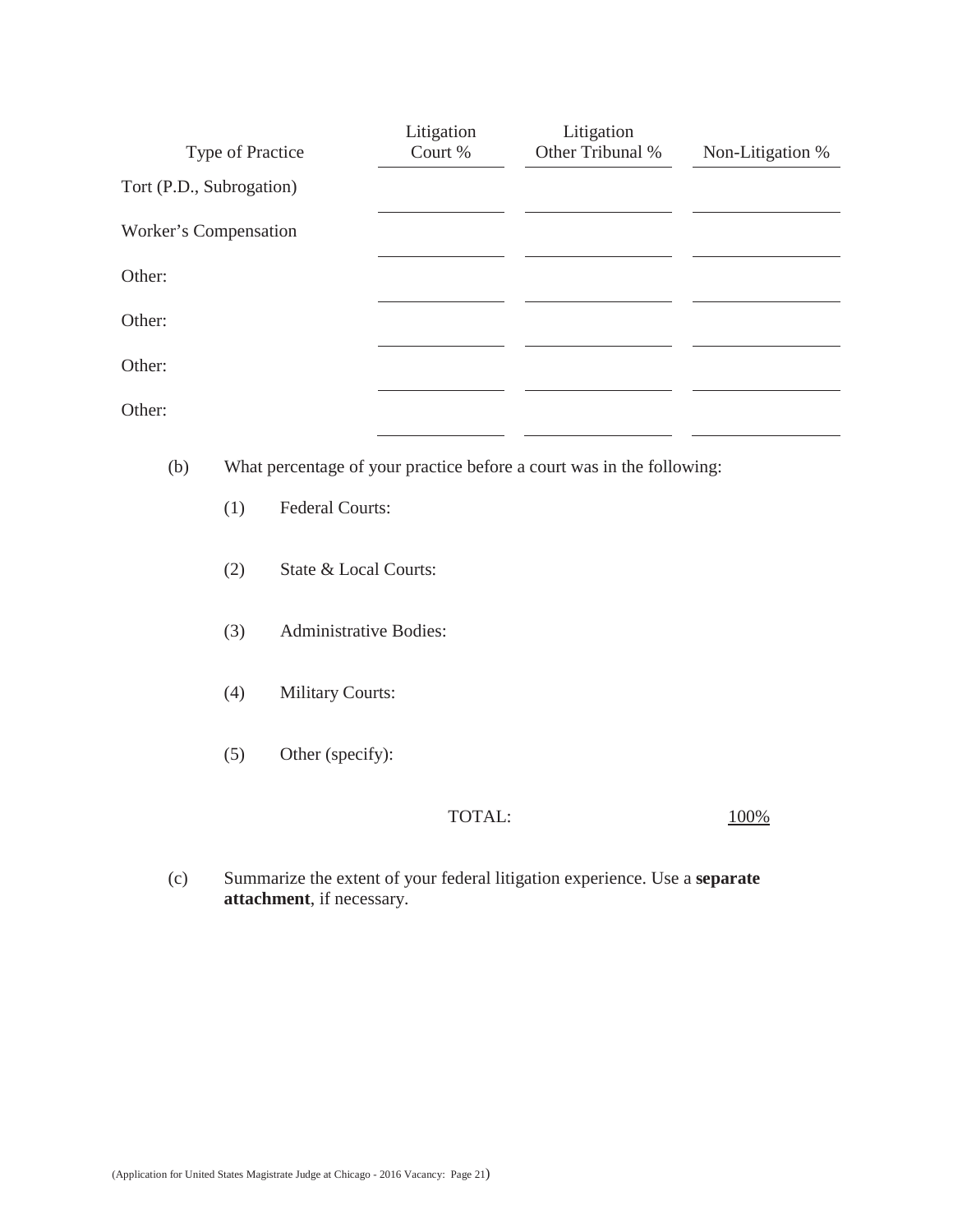24. Trial experience during the past five years. Please indicate the number of cases in each of the following categories:

| (a)<br>As lead trial counsel |                                                   |           |                                                    |           |
|------------------------------|---------------------------------------------------|-----------|----------------------------------------------------|-----------|
|                              | Jury cases to verdict                             |           | Bench cases to verdict                             |           |
|                              | Civil:                                            | Criminal: | Civil:                                             | Criminal: |
|                              |                                                   |           |                                                    |           |
|                              | Jury cases started<br>that did not go to verdict  |           | Bench cases started<br>that did not go to verdict  |           |
|                              | Civil:                                            | Criminal: | Civil:                                             | Criminal: |
|                              |                                                   |           |                                                    |           |
| (b)                          | As counsel assisting at trial:                    |           |                                                    |           |
|                              | Jury cases to verdict                             |           | Bench cases to verdict                             |           |
|                              | Civil:                                            | Criminal: | Civil:                                             | Criminal: |
|                              |                                                   |           |                                                    |           |
|                              | Jury cases started<br>that did not go to verdict: |           | Bench cases started<br>that did not go to verdict: |           |
|                              | Civil:                                            | Criminal: | Civil:                                             | Criminal: |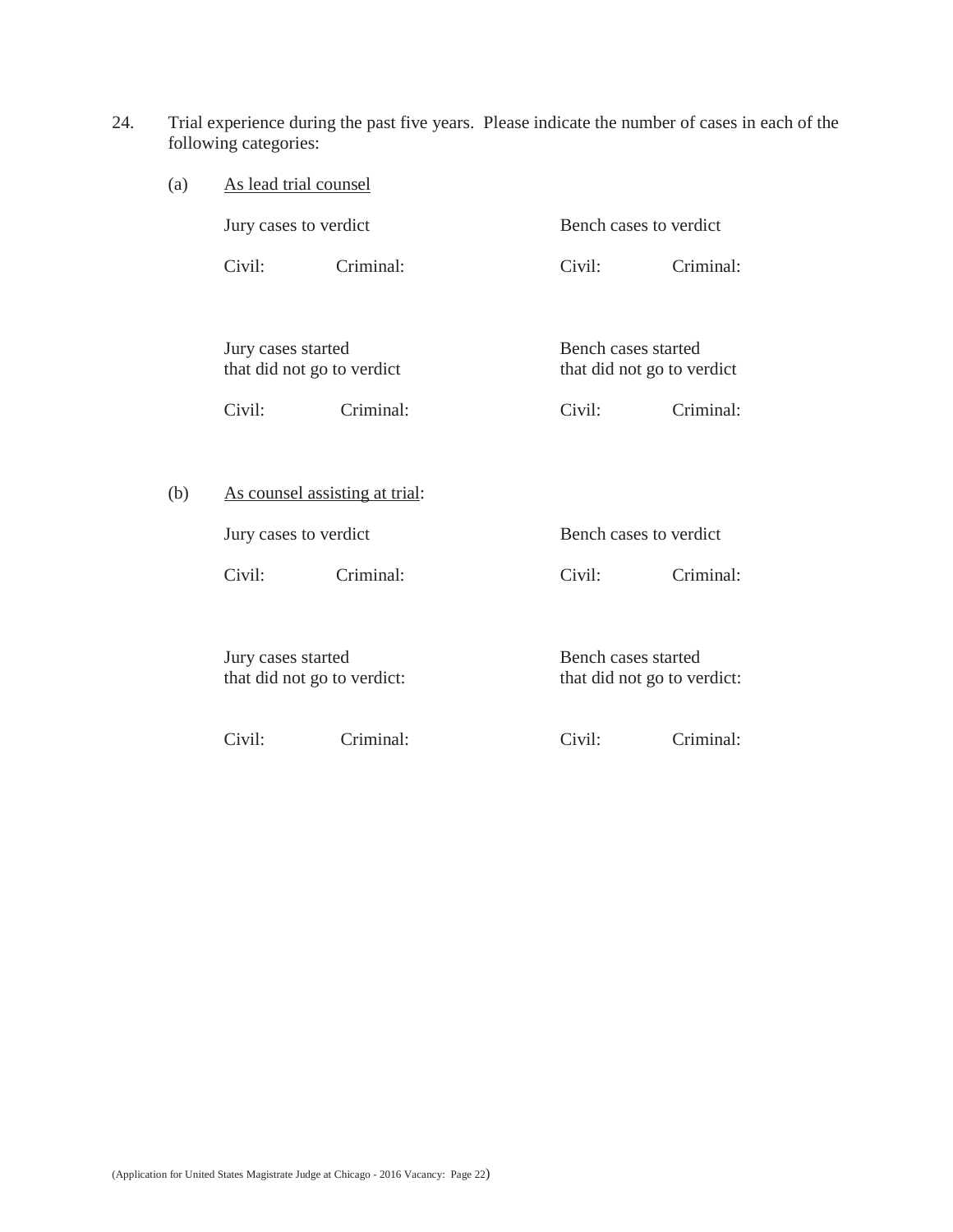(c) List the last ten (10) cases that proceeded through discovery, including names of opposing attorneys (including telephone numbers) and judges, indicating whether these were jury or bench trials (J/B) and whether they went to verdict (V/NV).

| $1. \,$          | $\underline{J/B}$ | ${\rm V/NV}$ |
|------------------|-------------------|--------------|
| 2.               |                   |              |
| $\overline{3}$ . |                   |              |
| 4.               |                   |              |
| 5.               |                   |              |
| 6.               |                   |              |
| 7.               |                   |              |
| 8.               |                   |              |
| 9.               |                   |              |
| $10. \,$         |                   |              |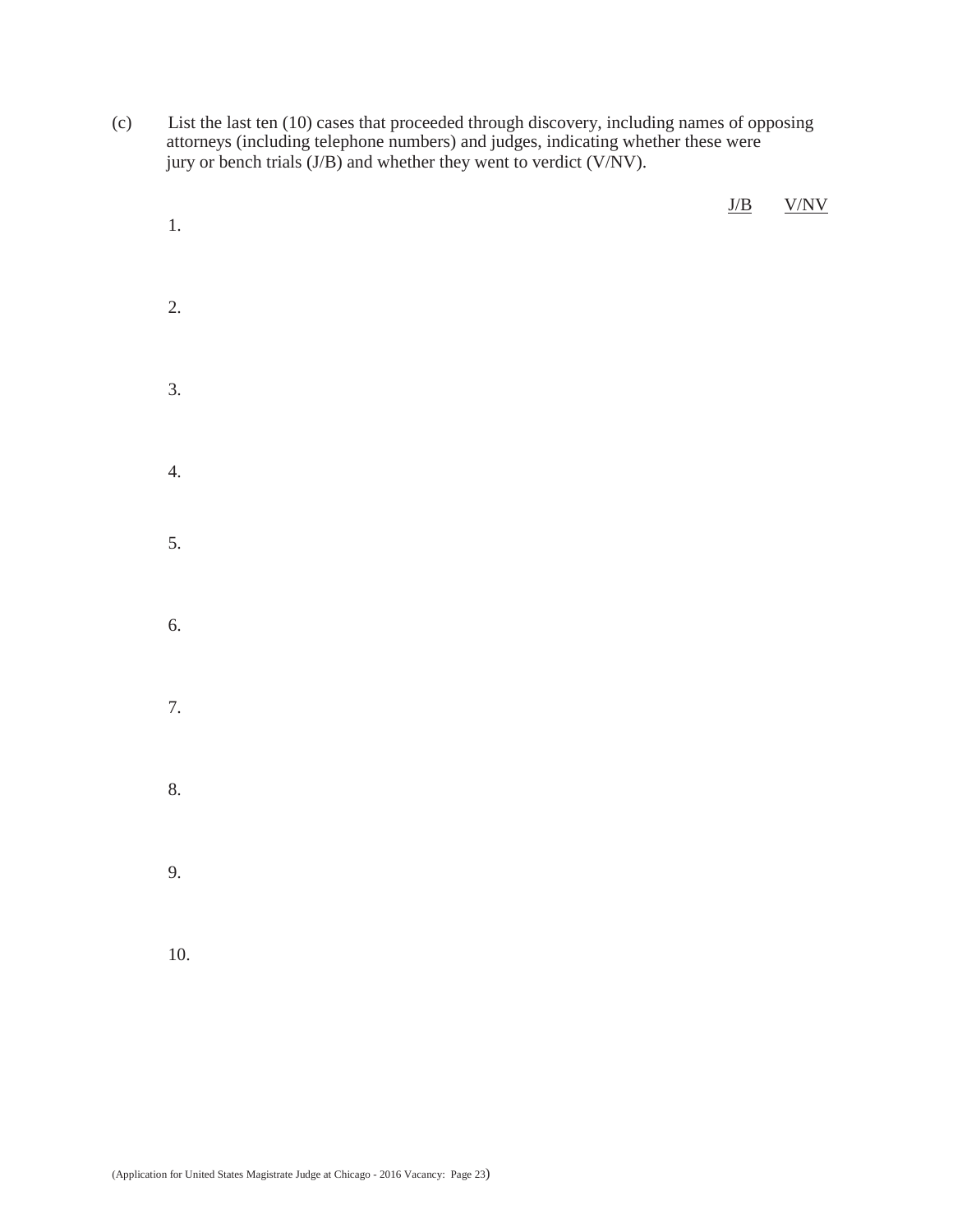- 25. Appellate Practice.
	- (a) How many cases have you personally handled as principal counsel on appeal?

How many cases have you orally argued?

List the five most recent cases. Check "A" if argued by you.

| Case Name<br>1. | <b>Opposing Counsel</b><br>(with telephone number) | Citation | Year | "A" |
|-----------------|----------------------------------------------------|----------|------|-----|
| 2.              |                                                    |          |      |     |
| 3.              |                                                    |          |      |     |
| 4.              |                                                    |          |      |     |
| 5.              |                                                    |          |      |     |

Using a **separate attachment**, briefly summarize the issues involved in each appeal.

(b) How many cases on appeal have you personally handled in part?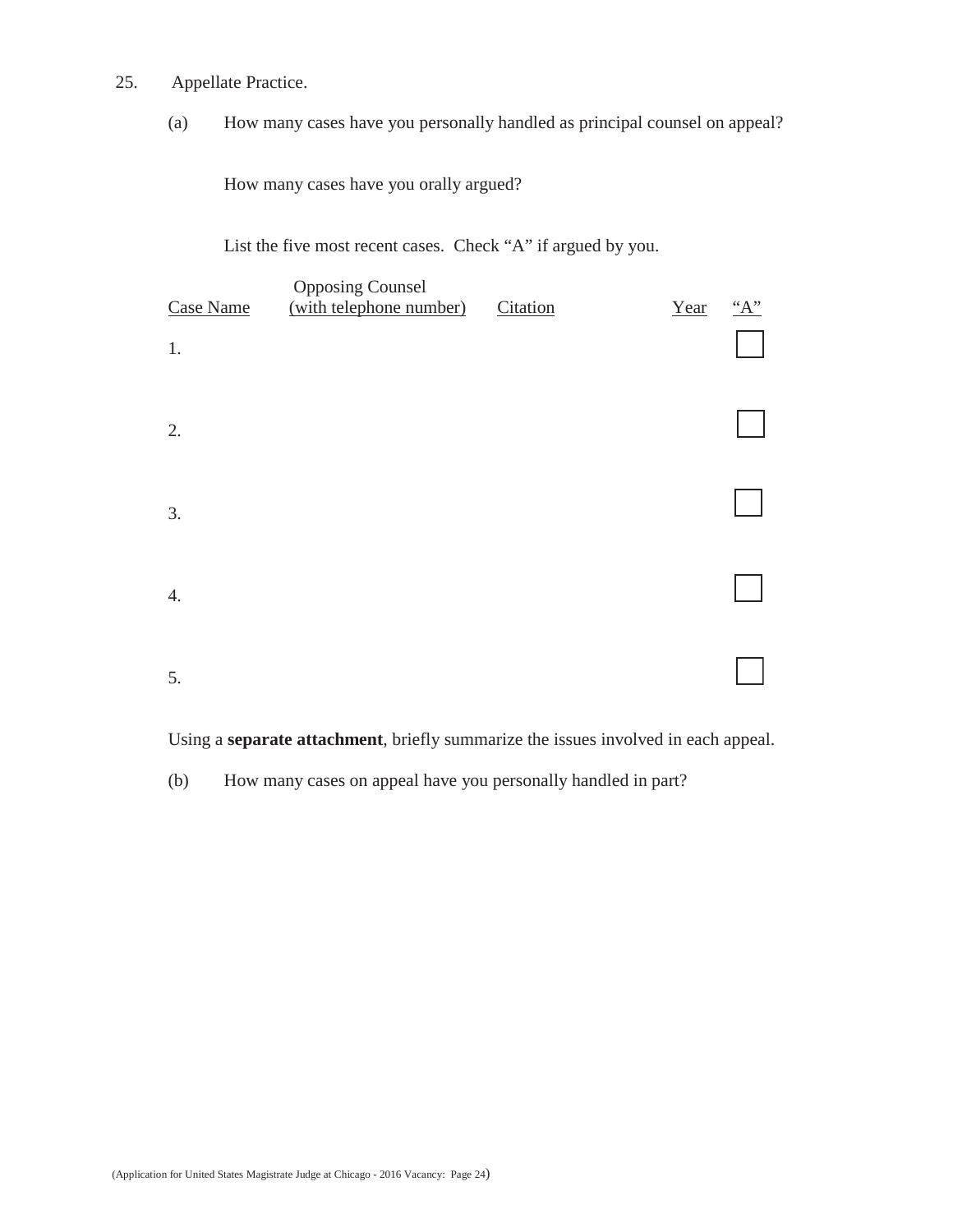List the five most recent. Check "B" if you appeared on the brief.

| Case Name | <b>Opposing Counsel</b><br>(with telephone number) | Citation | Year "B" |
|-----------|----------------------------------------------------|----------|----------|
| 1.        |                                                    |          |          |
| 2.        |                                                    |          |          |
| 3.        |                                                    |          |          |
| 4.        |                                                    |          |          |
| 5.        |                                                    |          |          |

Using a **separate attachment**, briefly summarize the issues involved in each appeal.

- 26. Non-Law Related. Professional and Occupational Background.
	- (a) List all professional or occupational licenses (other than law) which you have ever had. Check "C" If the license is still current.

| License | <b>Issuing Authority</b> | Date | C |
|---------|--------------------------|------|---|
|         |                          |      |   |
|         |                          |      |   |
|         |                          |      |   |
|         |                          |      |   |
|         |                          |      |   |
|         |                          |      |   |
|         |                          |      |   |
|         |                          |      |   |
|         |                          |      |   |
|         |                          |      |   |
|         |                          |      |   |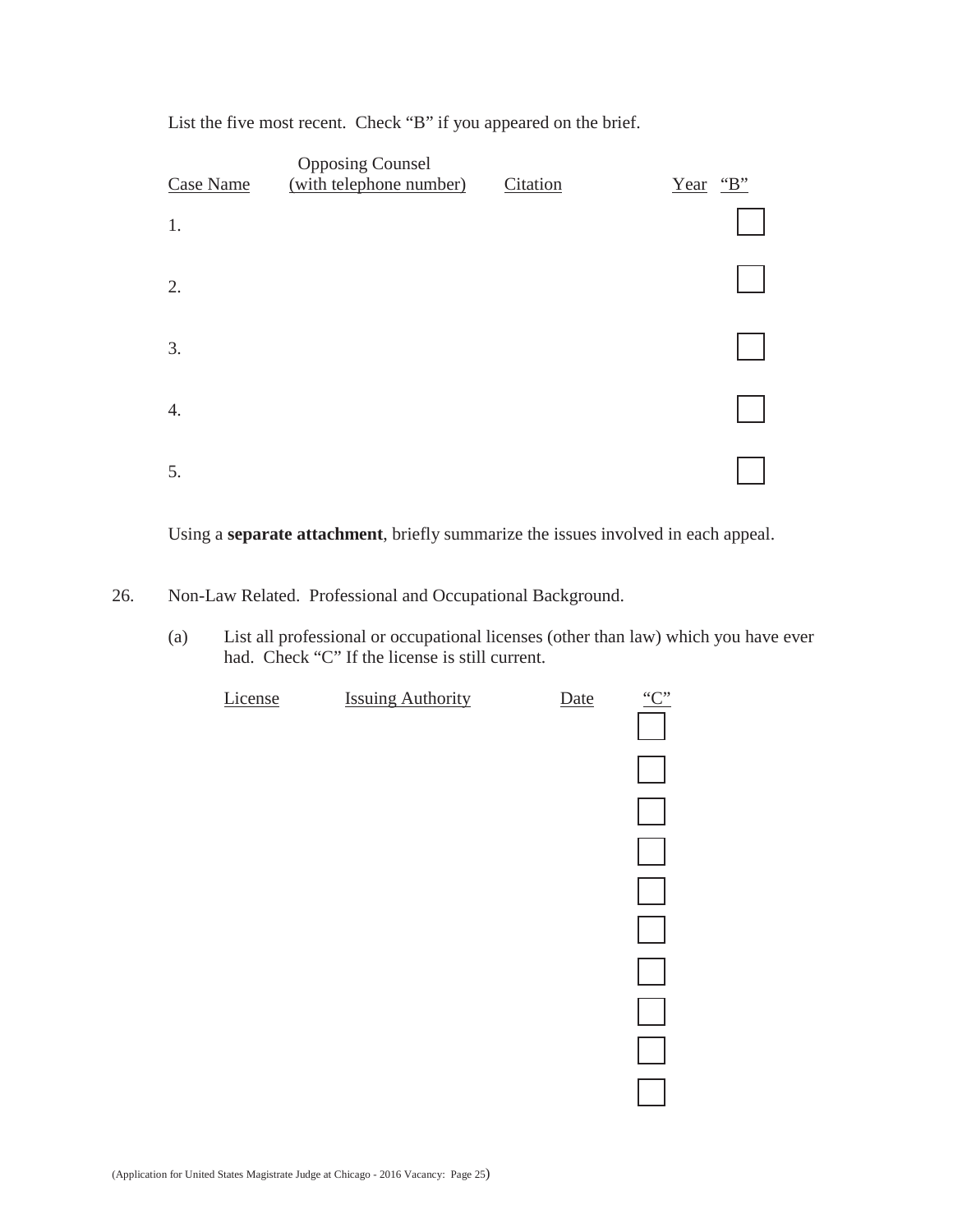(b) Has any such license ever been revoked or suspended or has your conduct been the subject of other discipline or complaint to the licensing authority or its disciplinary body? Yes No

If so, state fully the facts and circumstances and the disposition. Use a **separate attachment.** 

(c) Describe fully all non-law related professions or occupations pursued since your first admission to the bar, giving dates, company names, duties, job titles, salary, and reasons for leaving, etc. Use a **separate attachment** if necessary.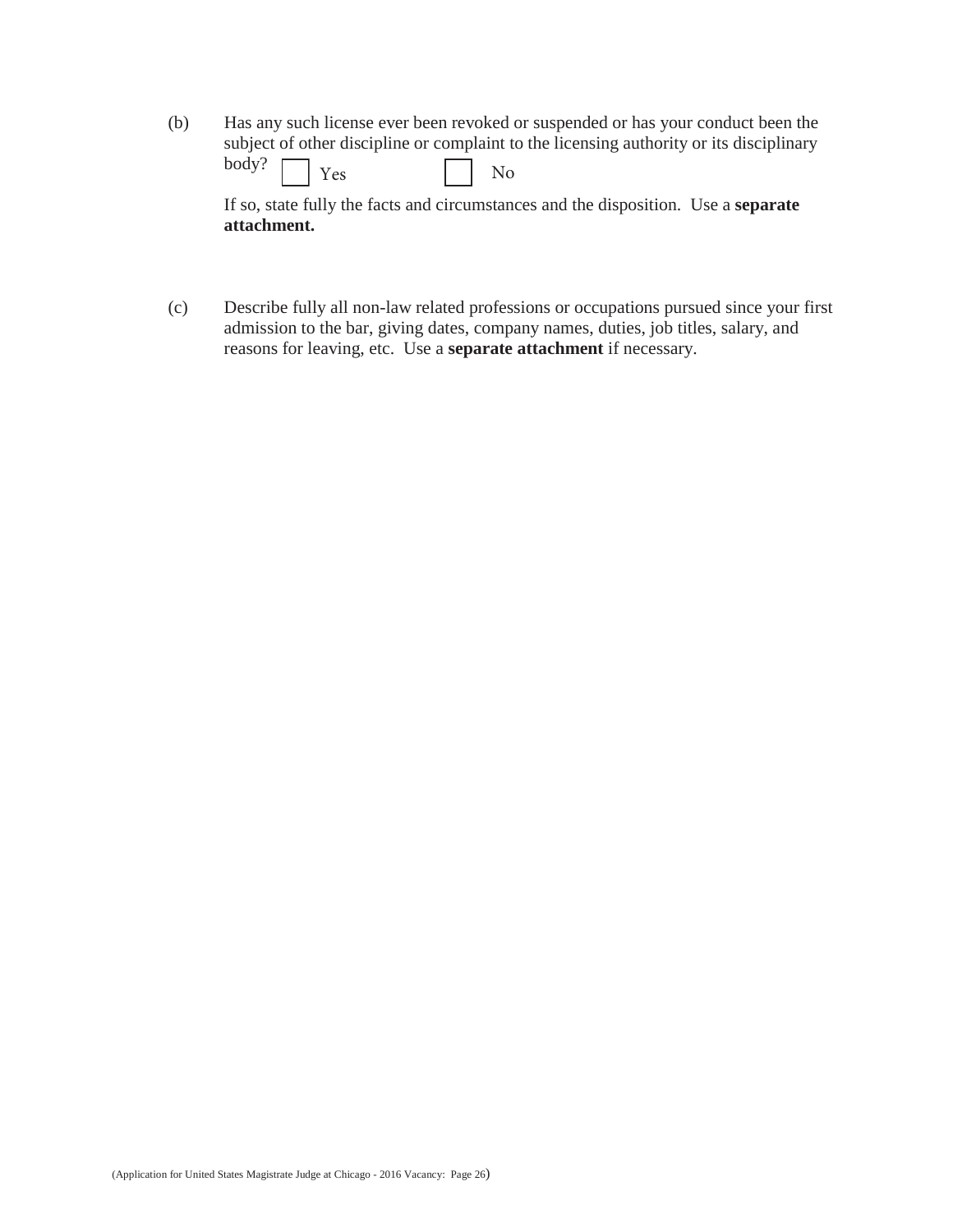- 27. JUDICIAL SERVICE (To be completed by present and former judicial officers only).
	- (a) Present Judicial Duties and Schedule:

Describe your present assignment, including the date it began, the location and courtroom, the nature of your call and duties, the names and phone numbers of the presiding judge and of your supervising judge, if any. Use a **separate attachment** if necessary.

#### (b) Previous Judicial Duties:

Beginning with the most recent assignment before your present one, describe, in inverse order, each other judicial assignment, giving the same information requested in 27(a) above, and the inclusive dates of each assignment. If there have been interrupted periods of judicial service, so indicate. Use a **separate attachment** if necessary**.**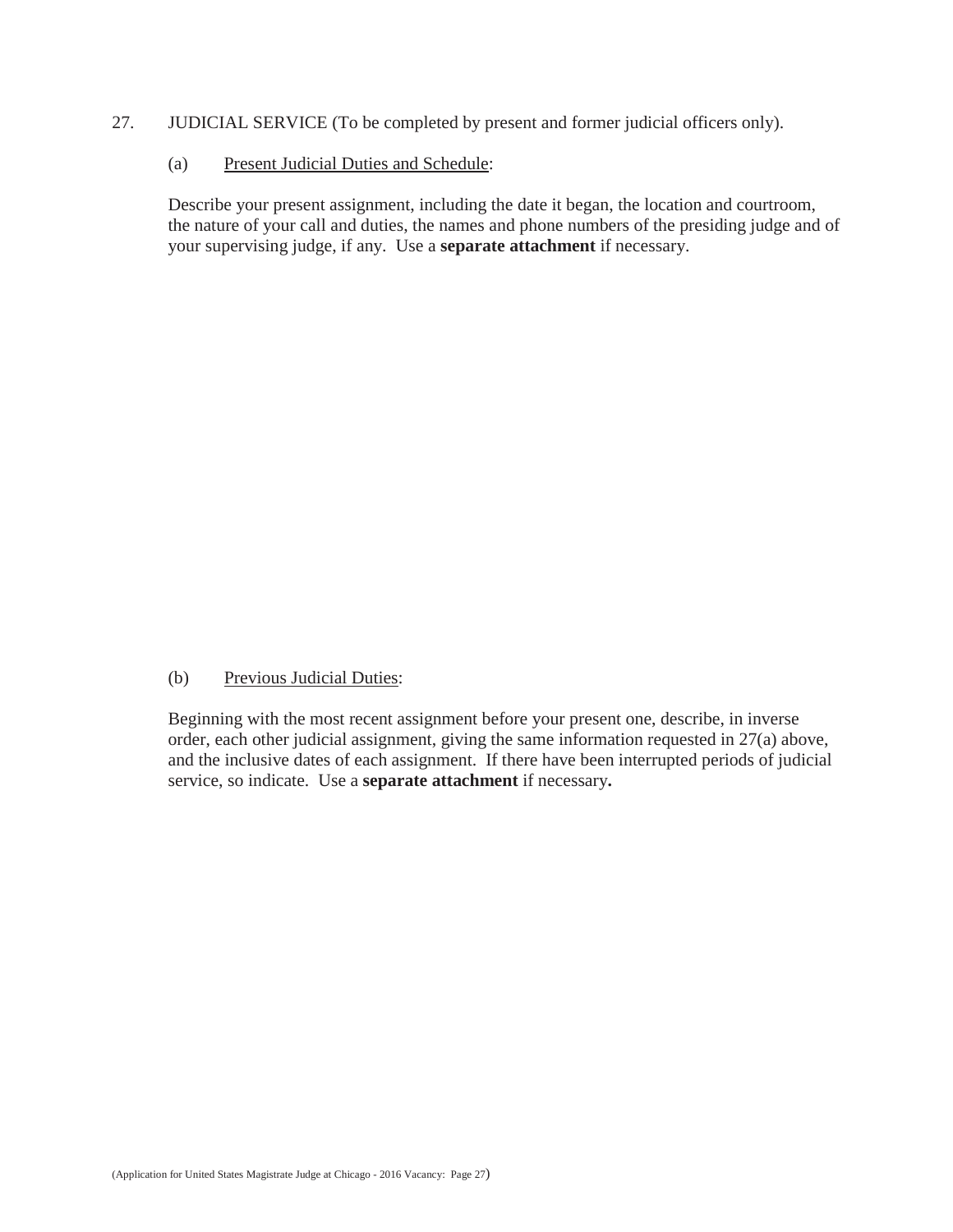(c) In your present assignment, indicate the average number of hours per court day spent:

On the bench (trials, motions, etc.):

In chambers (pre-trial, research, etc.):

Other (indicate hours and specify activities):

If your present judicial assignment has been for fewer than two full years, also provide the above information for the most recent two full years preceding the

On the bench (trials, motions, etc.):

In chambers (pre-trial, research, etc.):

Other (indicate hours and specify activities):

(d) How many days have you been absent from your judicial duties in each of the past two years, including vacation periods?

Past full year:

Year before:

Explain the reason(s) for the absences: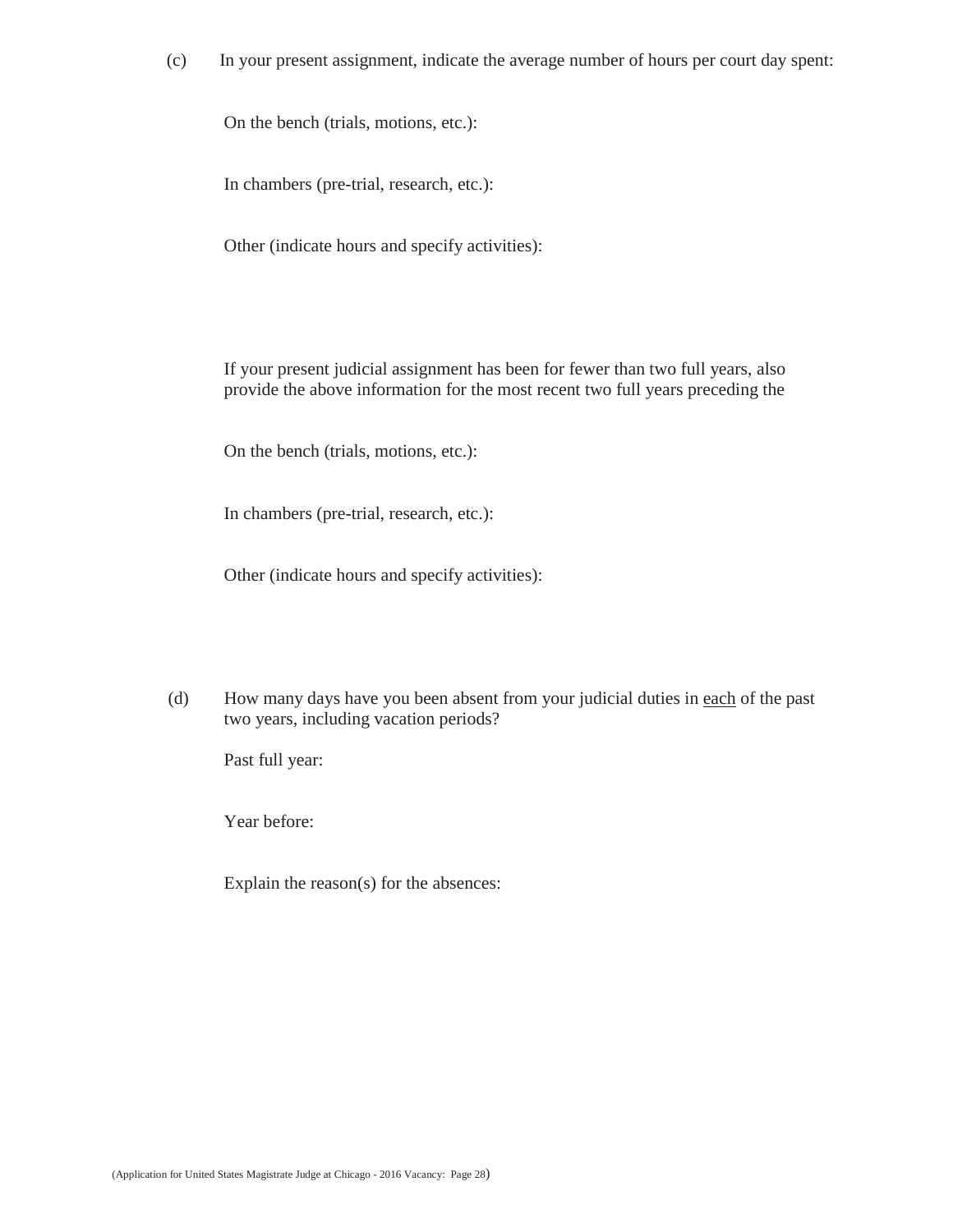(e) List the 10 most recent jury cases tried before you. For each case, indicate the case number and title and identify the attorneys involved. Provide a current telephone number for each attorney.

| 1.  |  |  |
|-----|--|--|
| 2.  |  |  |
| 3.  |  |  |
| 4.  |  |  |
| 5.  |  |  |
| 6.  |  |  |
| 7.  |  |  |
| 8.  |  |  |
| 9.  |  |  |
| 10. |  |  |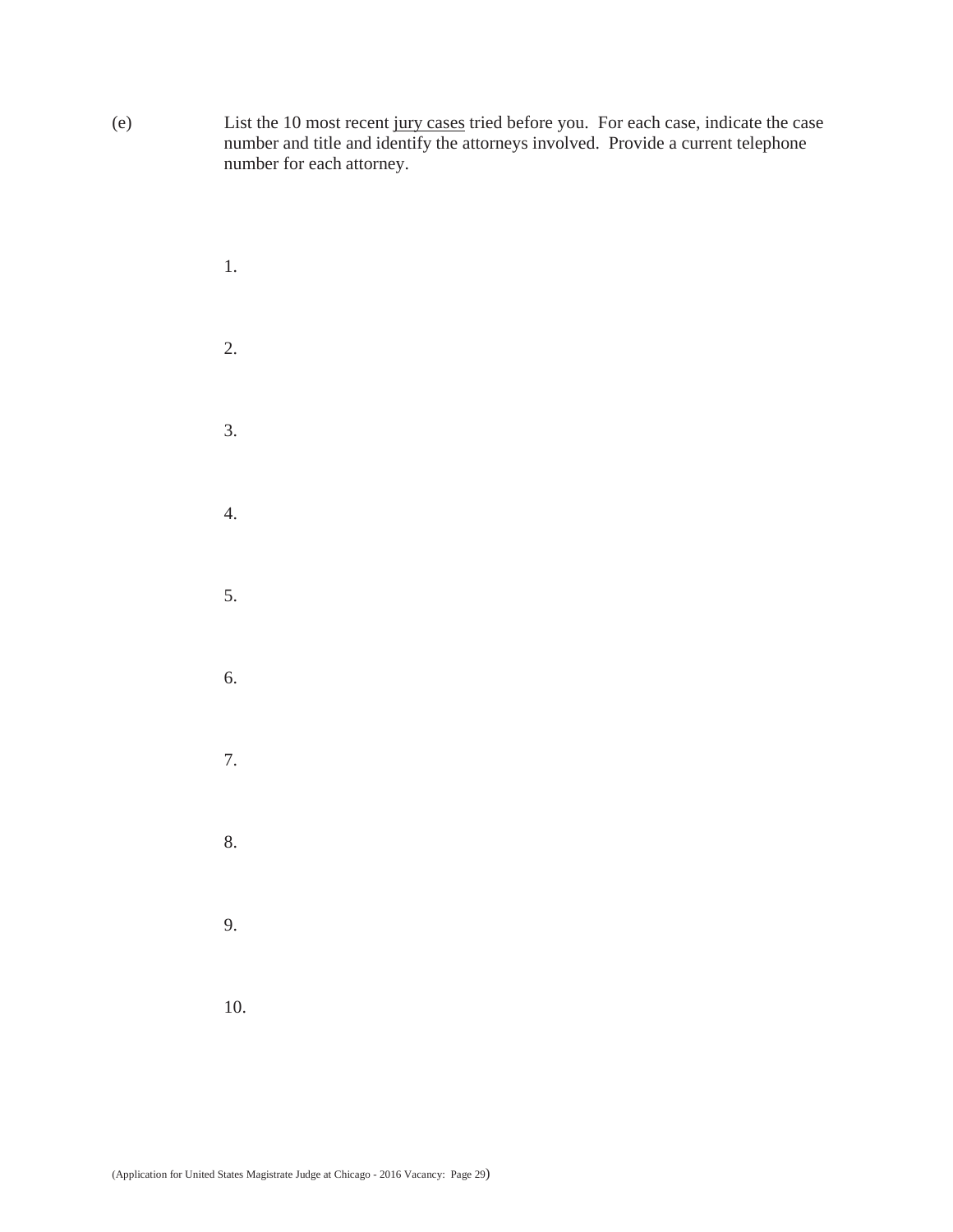- (f) List the 10 most recent non-jury cases tried before you. For each case, indicate the case number and title and identify the attorneys involved. Provide a current telephone number for each attorney.
	- 1. 2. 3. 4. 5. 6. 7. 8. 9. 10.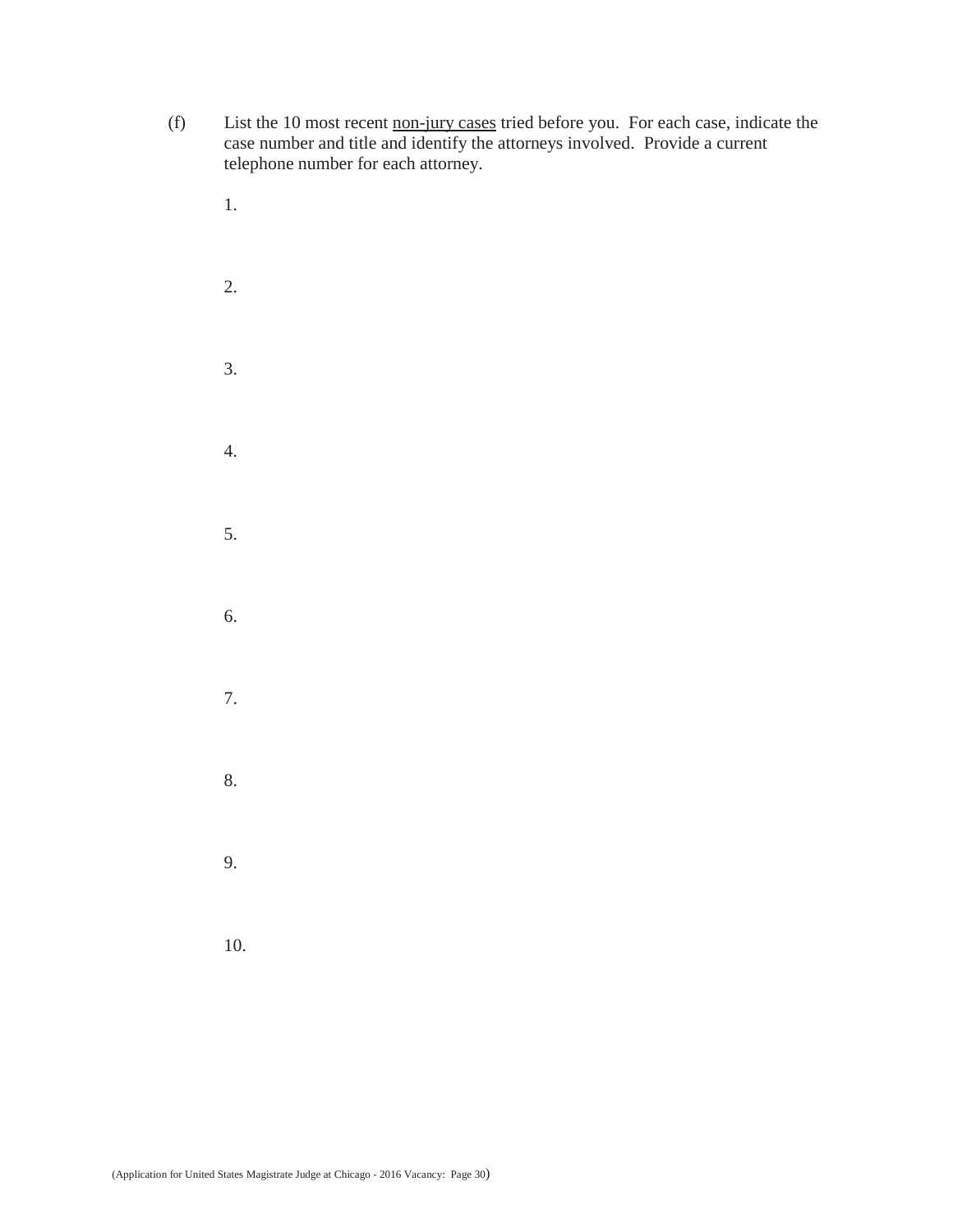(g) List the most recent matters, excluding the jury and non-jury cases cited in # 27(e) and (f) above, in which you ruled on a contested motion or presided at a settlement which disposed of the case, and identify the attorneys involved. For each case, indicate the case number and title and identify the attorneys involved. Provide a current telephone number for each attorney.

(h) If you deem it helpful to the Merit Selection Panel, list any cases during your judicial career in addition to those listed in #27(e), (f), and (g) above, where you believe your judicial service has been significant. For each case, indicate the case number and title and identify the attorneys involved. Provide a current telephone number for each attorney.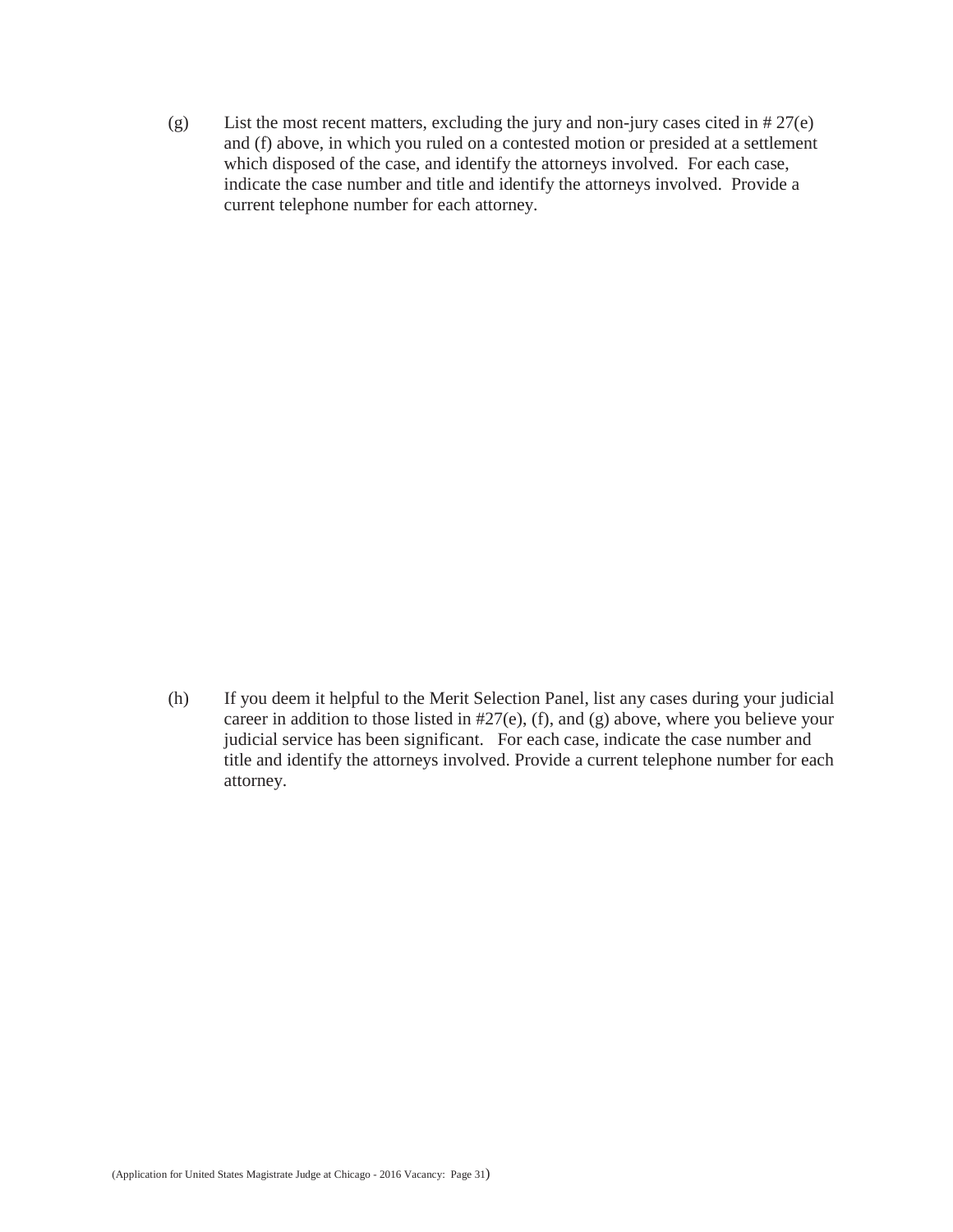the case number and title, the name of the appointee, and identify the attorneys involved. Provide a current telephone number for each attorney. (i) List each case during the past six years where you made an appointment of any trustee, receiver, guardian, custodian, or other judicial officer. For each case, indicate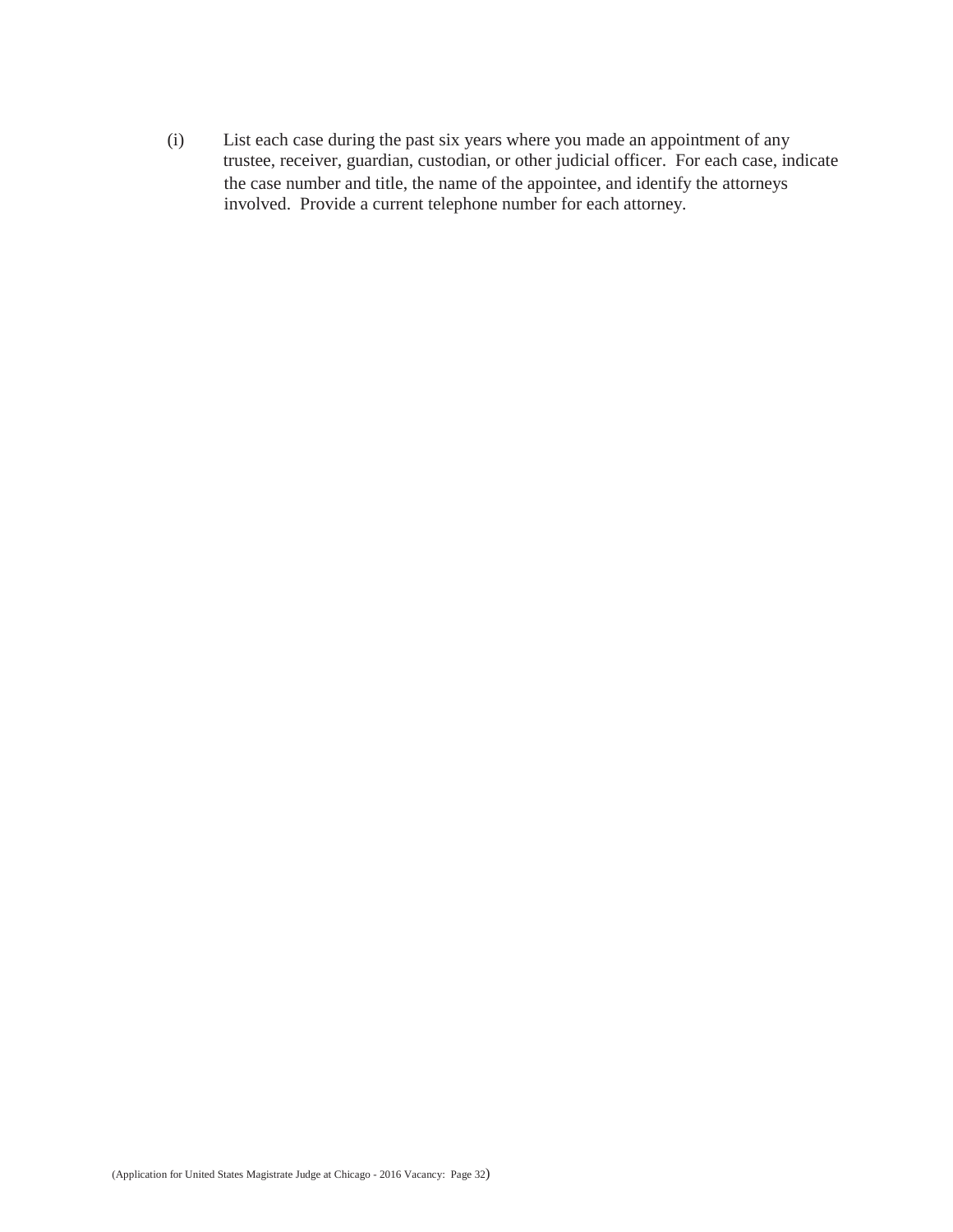(j) List each Supreme or Appellate Court citation, or attach an 81/2" x 11" copy of the opinion, of all cases heard by you that have been reviewed during the last six years.

Appellate or Supreme Court No. Case Name Year Year or Citation

(k) Has the Illinois Judicial Inquiry Board ever filed a complaint concerning you with the Illinois Courts Commission?

| . .<br>$\epsilon$<br>Y<br>÷ | Q |
|-----------------------------|---|
|-----------------------------|---|

If yes, use a **separate attachment** to describe each complaint. Include the complaint number, its date, the nature of the complaint, the facts and circumstances of the matter, and the disposition.

(l) Has your conduct ever been the subject of inquiry or criticism to the Illinois Judicial Inquiry Board?

|  | $\rho$<br>Y |  |  | $\Omega$ |
|--|-------------|--|--|----------|
|--|-------------|--|--|----------|

If yes, state the details on a **separate attachment** and provide copies of all documents received or sent from the Judicial Inquiry Board.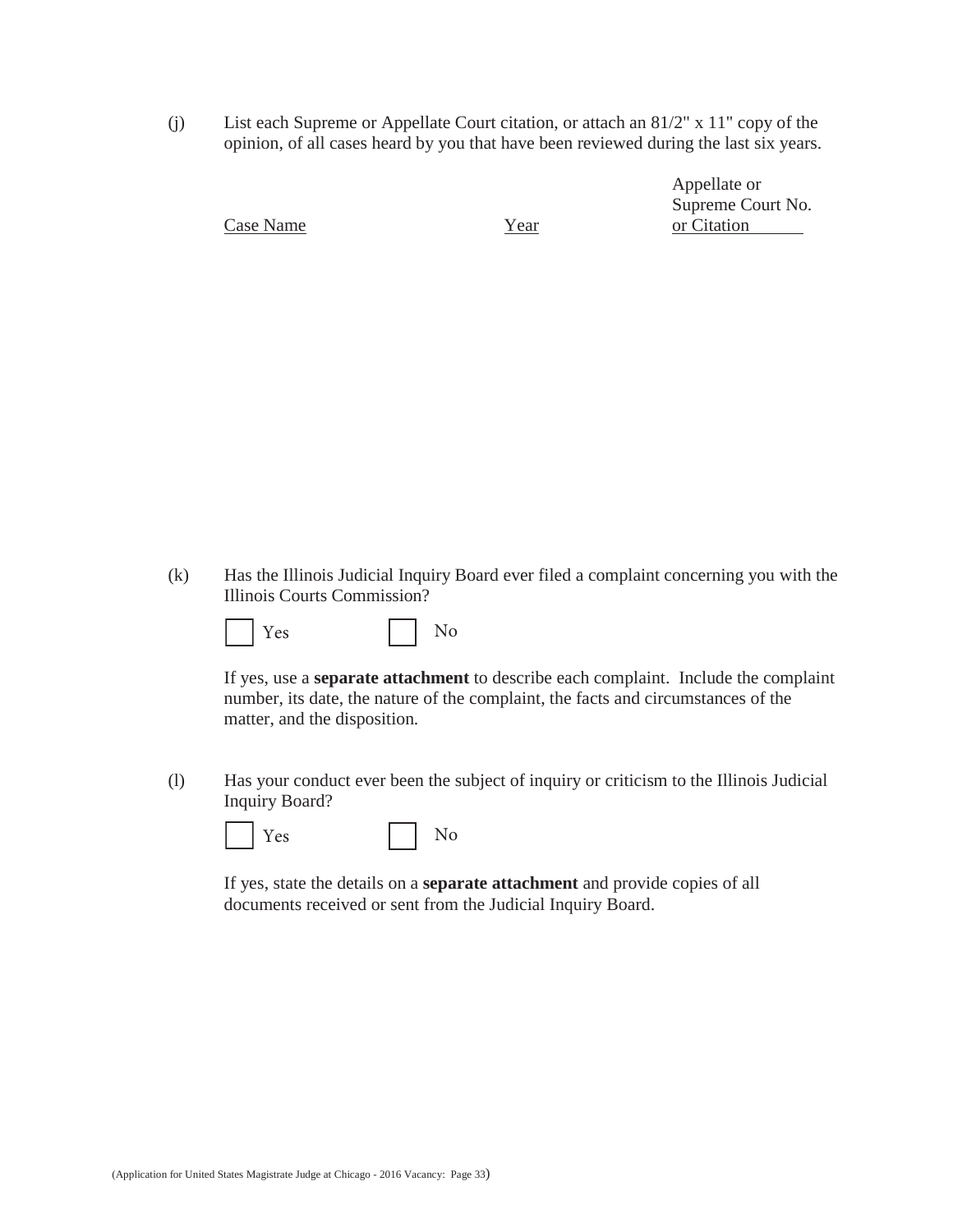(m) Has your judicial conduct ever been the subject of complaint to or by any bar association or committee, any public officer or any administrative office or agency (other than the Judicial Inquiry Board)?

|  | $\rho$<br>Y |  | ъT<br>l No |
|--|-------------|--|------------|
|--|-------------|--|------------|

If yes, use a **separate attachment** to describe each complaint. Include the entity to which the complaint was made, the date, the nature of the complaint, the facts and circumstances of the matter, the disposition thereof, and the names and current phone numbers of any attorneys involved in the complaint or in any resulting proceedings.

(n) Have you ever been the subject of an inquiry, disciplined, or had a complaint filed against you as an employer, supervisor, or fellow employee where the inquiry, discipline or complaint involved allegations that you discriminated against a person?

| Y<br>$\rho_{\rm S}$ |  | No |
|---------------------|--|----|
|---------------------|--|----|

If yes, use a **separate attachment** to fully state the facts and circumstances.

(o) Have you (as a judicial officer) ever been disciplined or censured by any court or disciplinary body (other than previously described)?

 $Yes$   $|No$ 

If yes, use a **separate attachment** to describe the details of such discipline or censure, including the dates, facts and circumstances of the matter, the names of the parties involved and the disposition thereof.

(p) Has your judicial conduct ever been commended or criticized by a reviewing court?



If yes, provide the case name, court, citation, and **attach an 8½" x 11" copy** of the opinion and, if you deem it appropriate to comment, explain or amplify.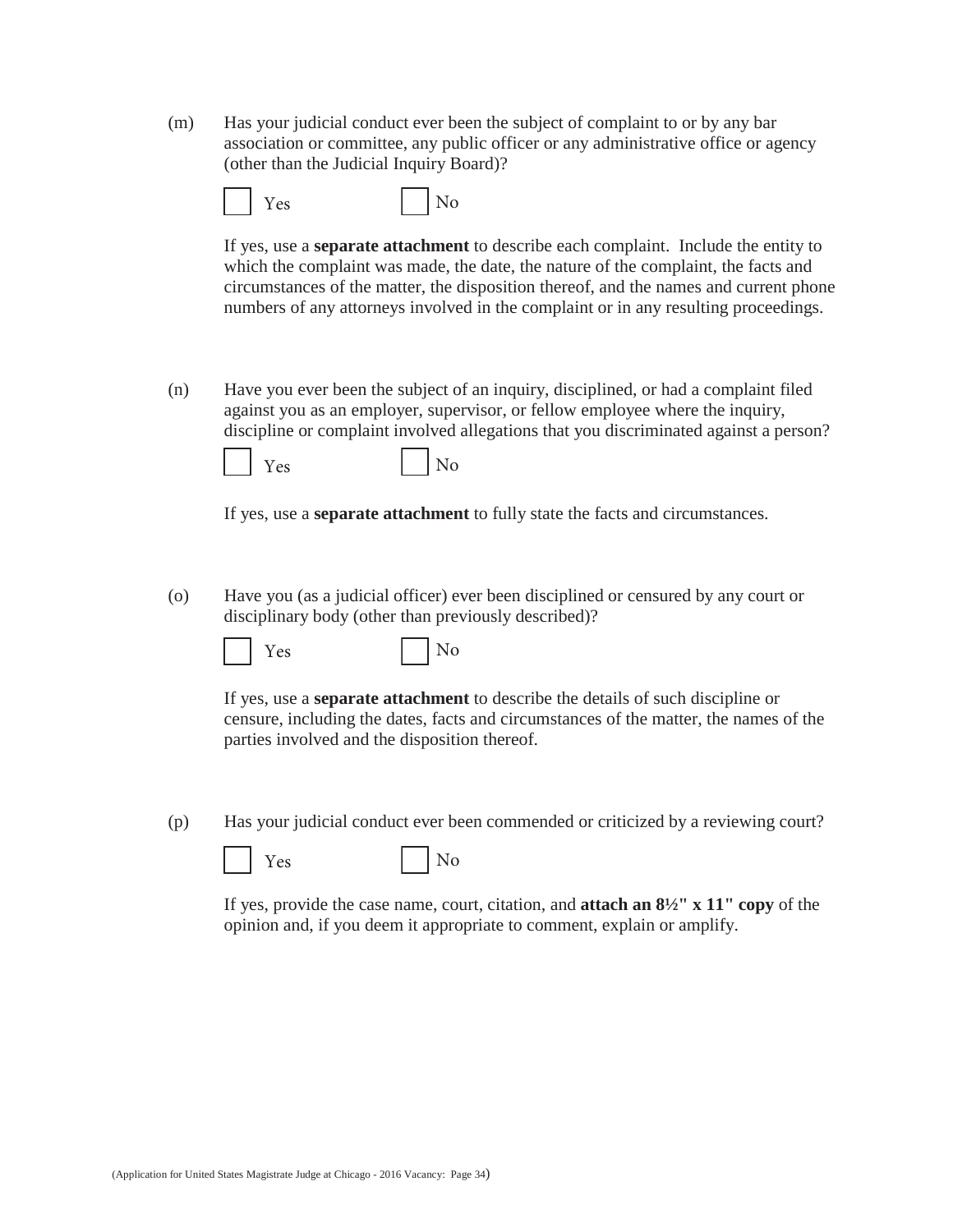(q) Has your judicial conduct during the past six years, been the subject of favorable, unfavorable or other comments in the media?

| ________ |  |
|----------|--|
|----------|--|

If yes, provide details on a **separate attachment** giving the particulars of each comment and include an 8½" x 11" copy of any applicable newspaper clippings.

(r) To your knowledge, has your judicial conduct ever been the subject of investigation by federal, state, or local authorities?

|  | Yes |  |  | N٢ |
|--|-----|--|--|----|
|--|-----|--|--|----|

If yes, provide details of the facts and circumstances of each such investigation on a **separate attachment**.

*Please Note:*

*All candidates must complete, sign and return the authorization forms relating to disciplinary and grievance matters.*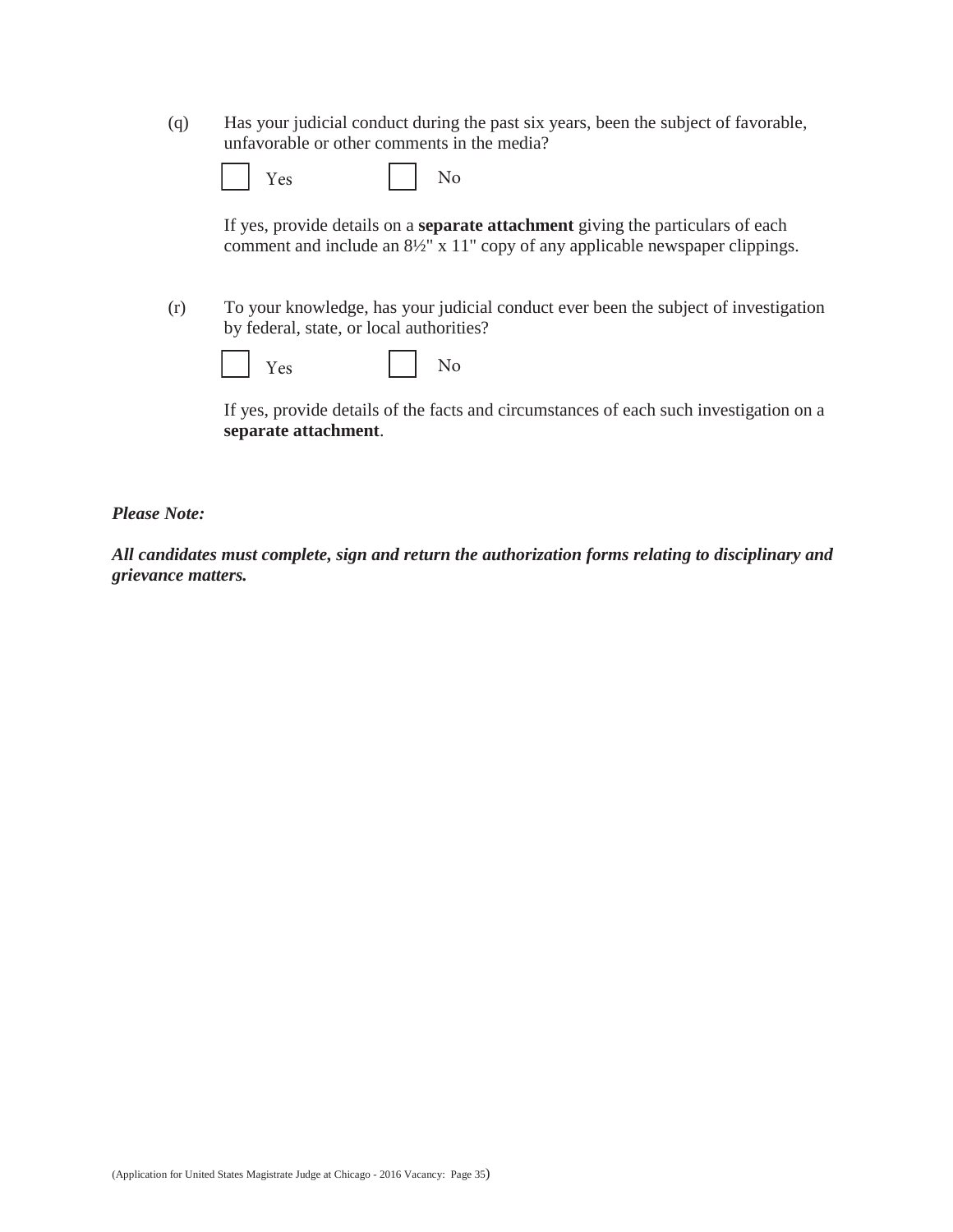## **PART D - PROFESSIONAL AND PERSONAL CONDUCT**

28. (a) Has your license or right to practice before or in any state, court, agency, or other tribunal ever been denied, revoked or suspended?

| $\sim$ $\sim$ |  | $\overline{\phantom{0}}$ |
|---------------|--|--------------------------|
|---------------|--|--------------------------|

If yes, fully state the facts and circumstances using a **separate attachment**.

(b) Have you ever been formally censured, adjudged or held in contempt or otherwise disciplined by any judge, court, agency, or other tribunal?

|  | PS<br>-- |  |  | - |
|--|----------|--|--|---|
|--|----------|--|--|---|

If yes, fully state the facts and circumstances using a **separate attachment**.

(c) Has your professional conduct or ability ever been the subject of comment, favorable or unfavorable, in a written opinion of any judge, court, or other tribunal?

|  | $\sim$<br>∽<br>÷ |  | - |
|--|------------------|--|---|
|--|------------------|--|---|

If yes, attach an 8½" x 11" copy of the opinion and provide any facts and circumstances you feel appropriate on a **separate attachment**.

29. (a) Has your professional conduct or ability ever been the subject of any criticism or complaint filed or made to the Attorney Registration and Disciplinary Commission or the Judicial Inquiry Board of Illinois or any similar agency of another state (other than as previously described)?

|--|--|--|

If yes, fully state the facts and circumstances using a **separate attachment**.

(b) Has your professional conduct or ability ever been the subject of any criticism or complaint with or made to any similar authority of any other court or state?

|  |  |  |  | - |
|--|--|--|--|---|
|--|--|--|--|---|

If yes, fully state the facts and circumstances using a **separate attachment**.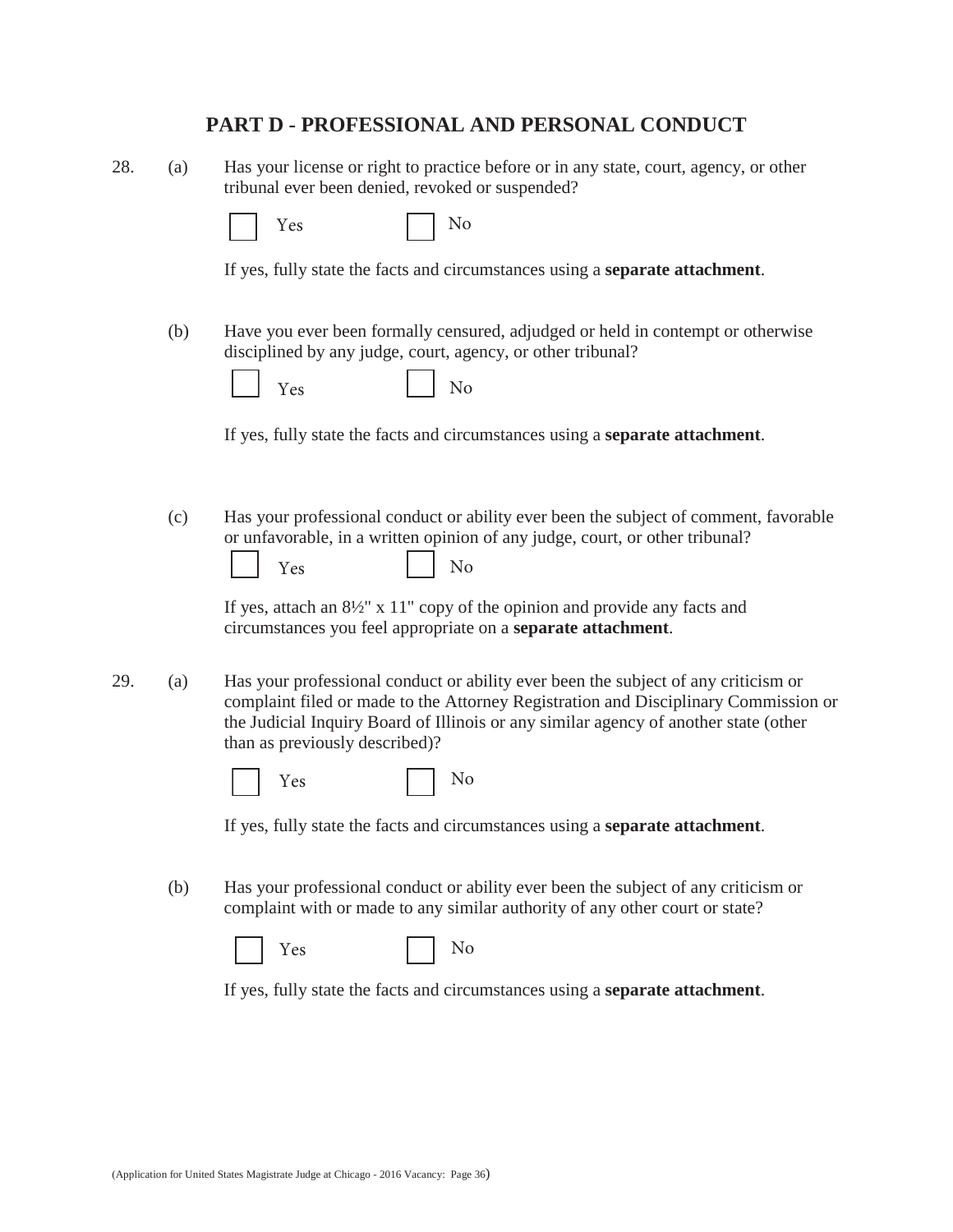(c) Has your professional conduct or ability ever been the subject of any criticism or complaint by or made to any bar association or committee thereof?

| No<br>Yes |
|-----------|
|-----------|

If yes, fully state the facts and circumstances using a **separate attachment**.

30. Have you ever been or, to your knowledge, are you now the subject of any investigation by any federal, state, or local authorities?

| Yes | No |
|-----|----|
|-----|----|

If yes, provide details of the facts and circumstances of each such investigation on a **separate attachment**.

31. Have you ever been the subject of an inquiry, disciplined, or had a complaint filed against you as an employer, supervisor, or fellow employee where the inquiry, discipline or complaint involved allegations that you discriminated against a person?

| I | Yes |  |
|---|-----|--|
|---|-----|--|

| ۰, |  |
|----|--|
|----|--|

If yes, fully state the facts and circumstances using a **separate attachment**.

32. Have you ever sued or been sued by a client?  $Yes$   $No$ 

> If yes, provide fully, on a **separate attachment**, the facts and circumstances, the court and case number, names, addresses and current phone numbers of your attorney and all other counsel, and the disposition of the matter.

33. Have you ever been a party to or otherwise been personally involved in any litigation (other than as counsel)?





If yes provide, on a **separate attachment**, the name of the court, case number and name, the nature of the case and the circumstances of your involvement, the names and current phone numbers of your attorney and any attorney representing an interest adverse to yours, and the disposition of the matter.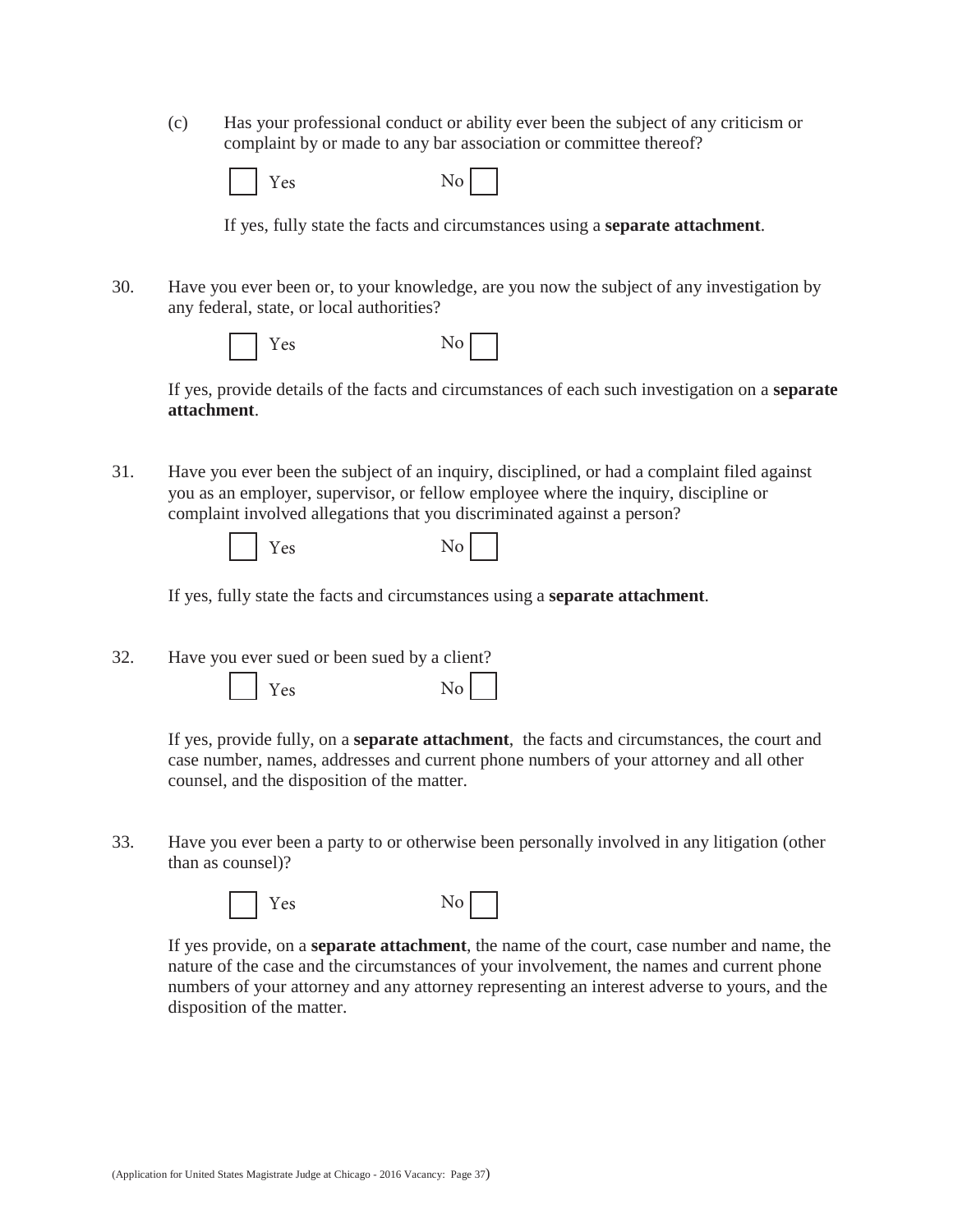| 34. | Have you ever been the subject of a favorable, unfavorable or other comment in the |
|-----|------------------------------------------------------------------------------------|
|     | media?                                                                             |

|     | No<br>Yes                                                                                                                                                                           |
|-----|-------------------------------------------------------------------------------------------------------------------------------------------------------------------------------------|
|     | If yes, provide details on a <b>separate attachment</b> giving the particulars of each<br>comment and include an $8\frac{1}{2}$ " x 11" copy of any applicable newspaper clippings. |
| (b) | To your knowledge, have you ever been accused of any wrongful conduct by any<br>party or witness in any civil or criminal trial?                                                    |
|     | No<br>Yes                                                                                                                                                                           |
|     | If yes, fully state the facts and circumstances using a <b>separate attachment</b> .                                                                                                |

*Please Note:*

*All candidates must complete, sign and return the authorization forms relating to disciplinary and grievance matters.*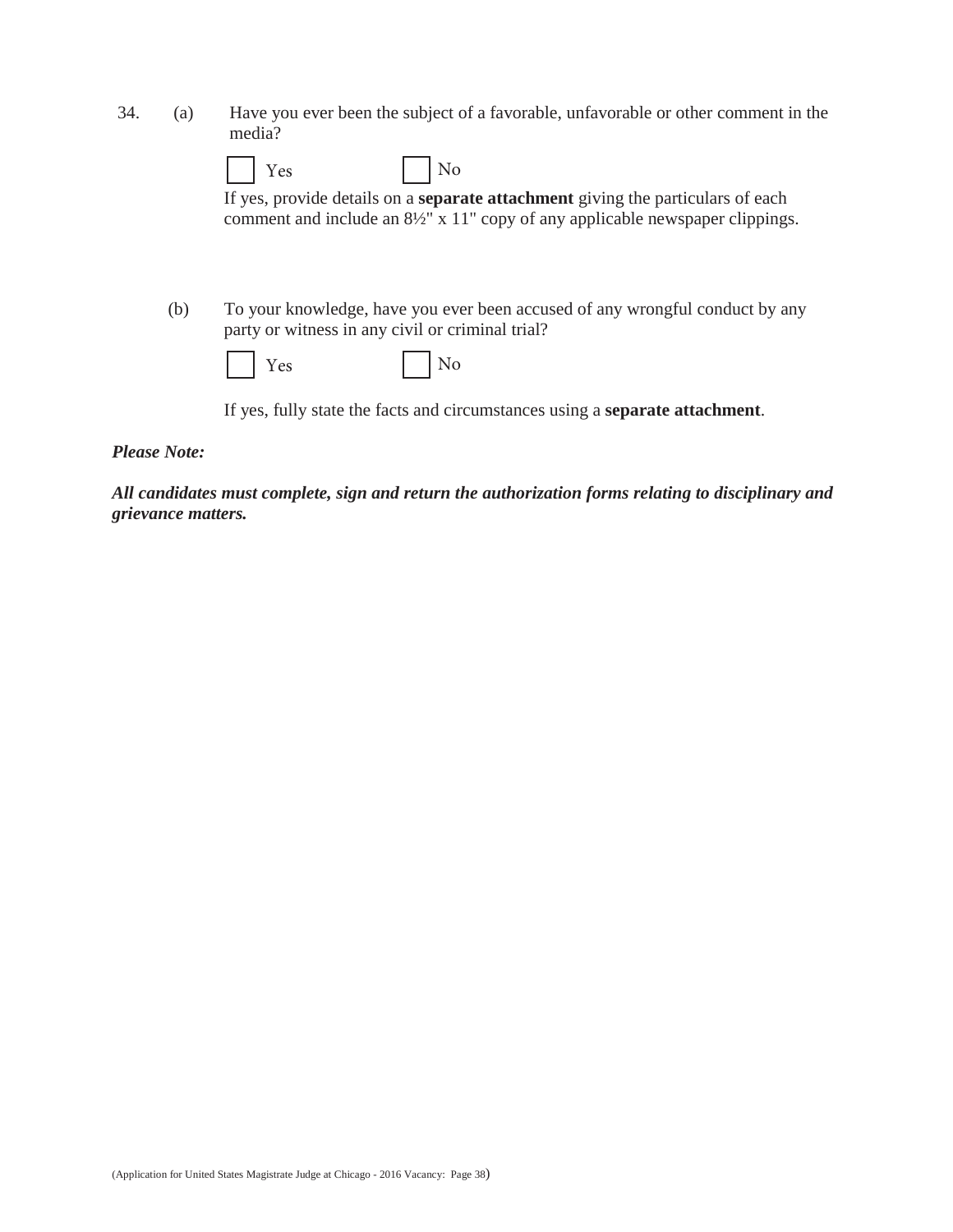## **PART E - PERSONAL AND JUDICIAL REFERENCES**

35. (a) At your option, provide the names and current phone numbers of at least five, but no more than ten, persons (of whom not fewer than four must be lawyers not related to you or associated with you in the practice of law or in business) who have knowledge regarding your character and ability, and state how long each has known you. Any personal references must have had adequate opportunities for observing your professional and general conduct and ability. Also, provide your relationship with the persons listed.

Relationship Name e*.g.*, friend, etc. Phone Number Length of Acquaintance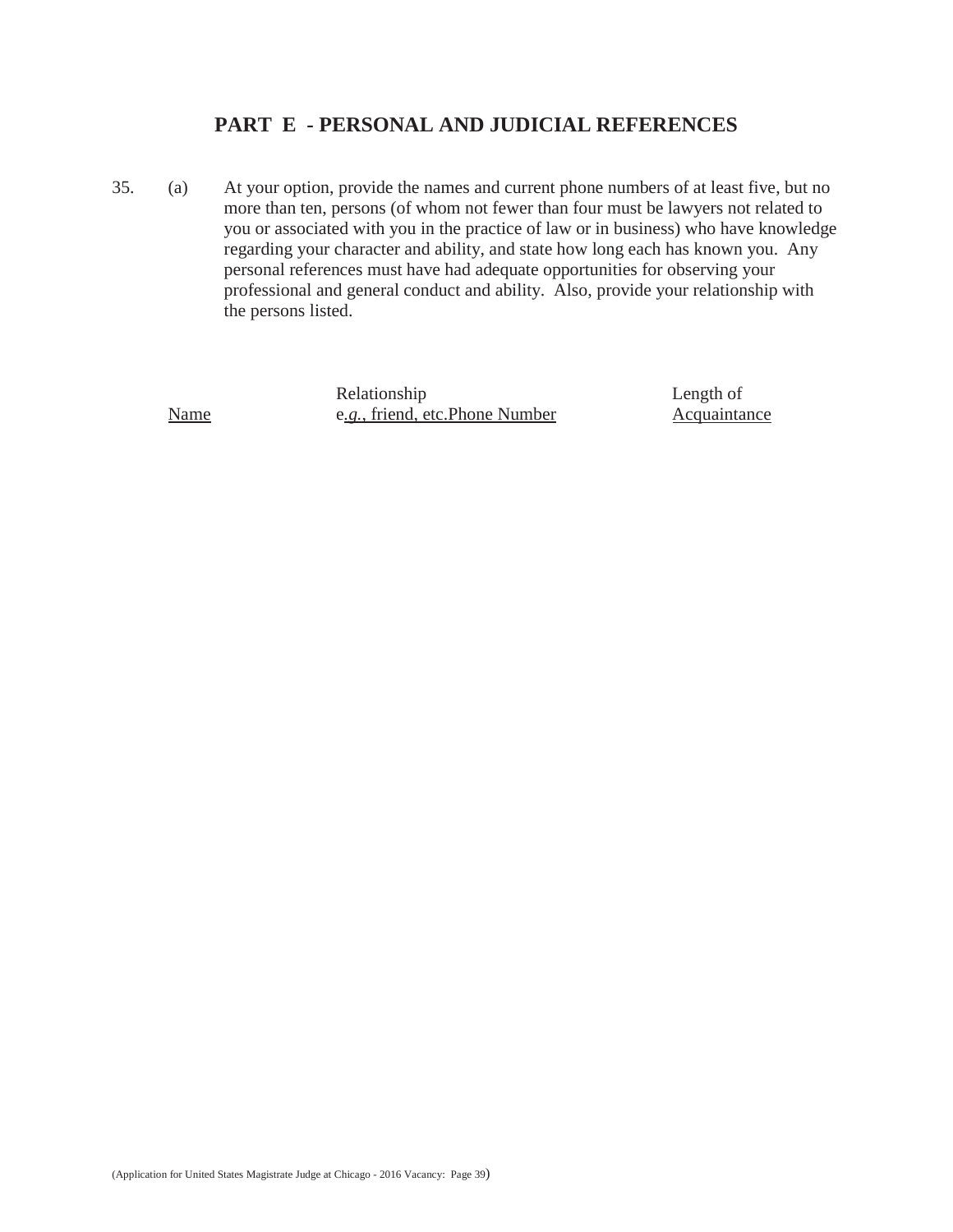(b) Provide the names and current phone numbers of not more than five judges (of whom at least three must be active) to whom you are not related and with whom you are not and have not been associated in the practice of law or in business, before whom you have appeared in matters which would afford them an opportunity to observe your professional conduct and ability. Indicating by checking "A" those before whom you have appeared in court or other judicial bodies.

| Name of Judge Date | Title of Case | Phone | $\left( \cdot \wedge \cdot \right)$ |
|--------------------|---------------|-------|-------------------------------------|
|--------------------|---------------|-------|-------------------------------------|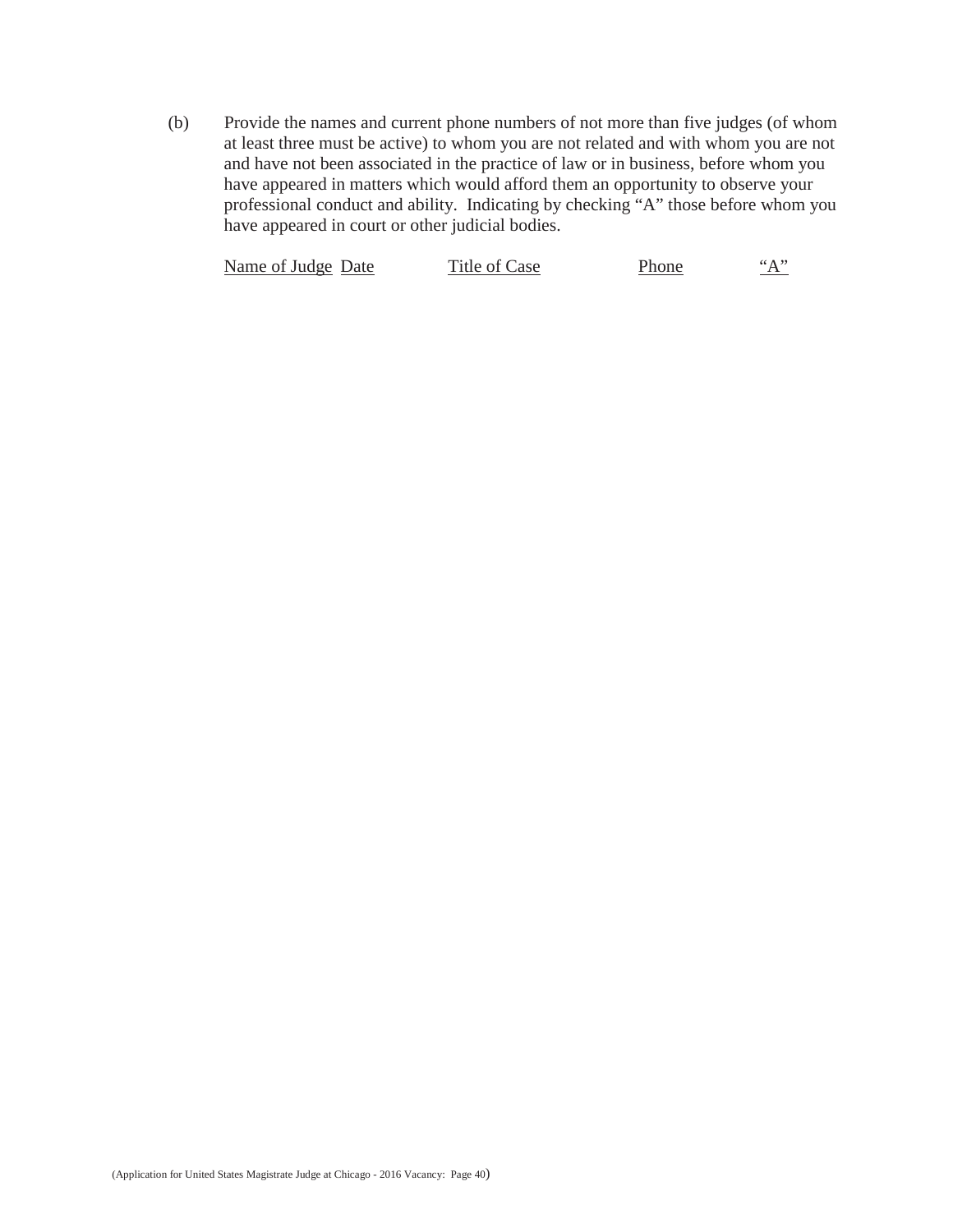## **PART F - ADVERSARY REFERENCES**

36. This question asks that you provide the names and current phone numbers of lawyers who have represented adverse positions in matters handled by you in the past five years. There are two categories: Litigation and Non-Litigation. Each category has space to provide the names of ten lawyers. If you had multiple matters with a listed lawyer, indicate that fact by placing an (M) next to the lawyer's name. In such instances, list no more than five additional matters or cases with dates as to each lawyer, using a **separate attachment**

If you have listed the names of ten lawyers in a category, you need not provide names in the other category. However, if you do, list no more than ten names in the other category.

(a) Litigation Matters:

| Name of Lawyer | Phone Case Number and Case Title | Date |
|----------------|----------------------------------|------|
|                |                                  |      |

(b) Non-Litigation Matters:

| Name of Lawyer | Phone Case Number and Case Title | Date |
|----------------|----------------------------------|------|
|                |                                  |      |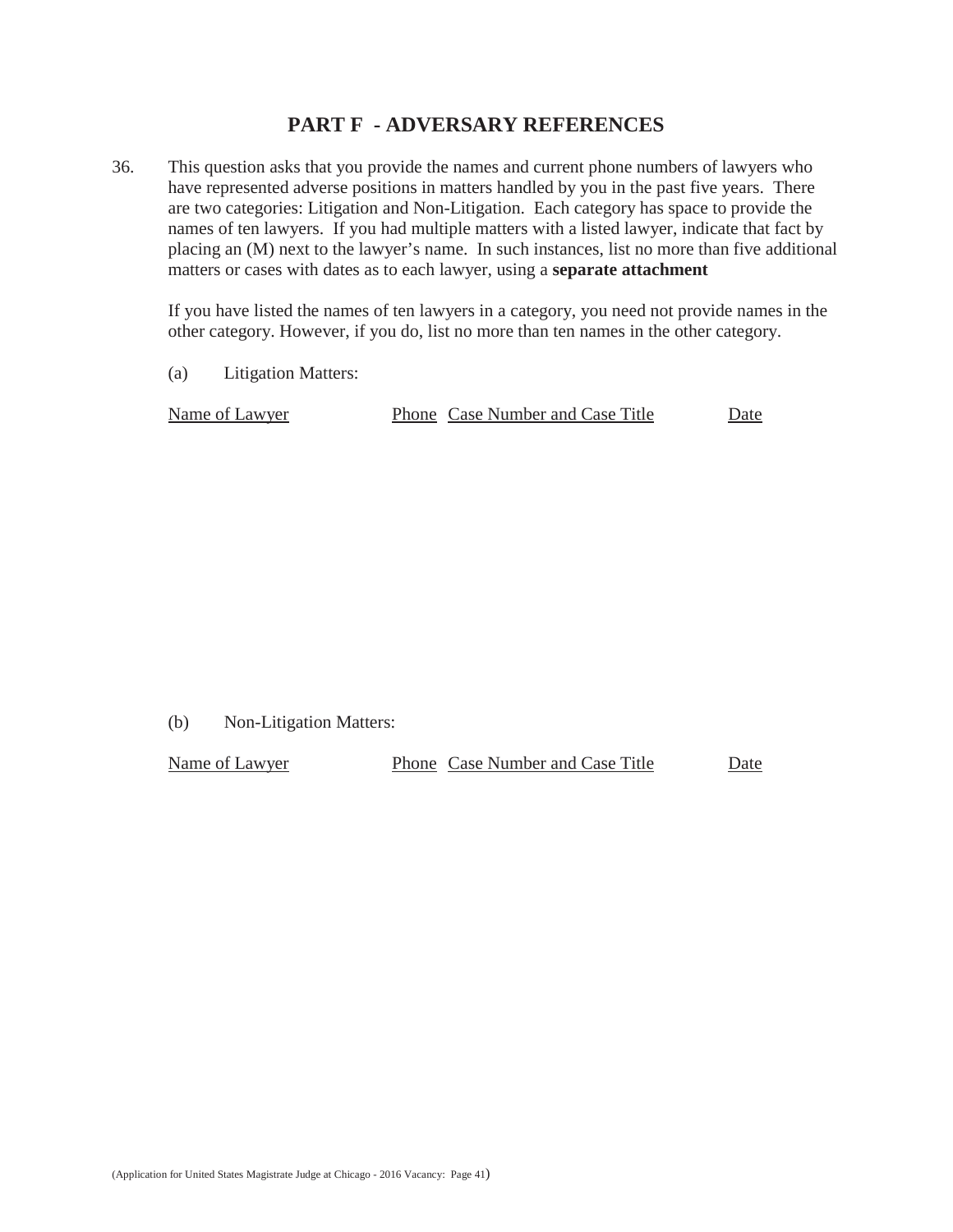should be considered by the Merit Selection Panel. 37. State why you personally feel qualified to hold the judicial office which you seek. Include any special professional, occupational or other experiences you have had which you feel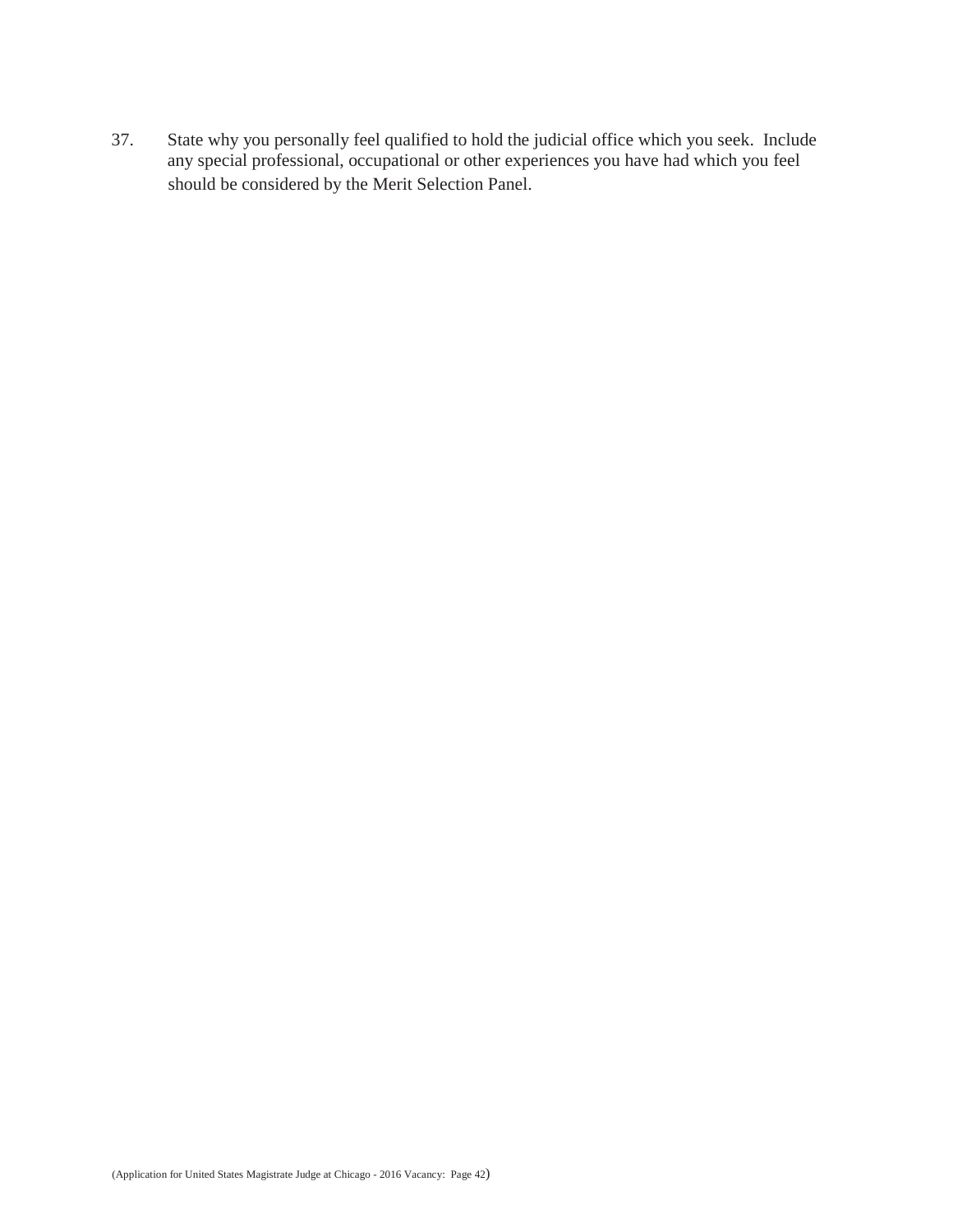## **PART G - HEALTH**

38. (a) What is your present general state of health?

- (b) Provide the name, address and current phone number of your regular or family physician.
- (c) Do you have any disability, serious illness or condition that would prevent you from performing the essential functions of the position of magistrate judge?

**Please Note:**

**All applicants for the position of magistrate judge must complete Part G and provide a completed, signed physician's authorization and waiver form for each physician and to any other physicians listed above. You may photocopy the forms supplied.**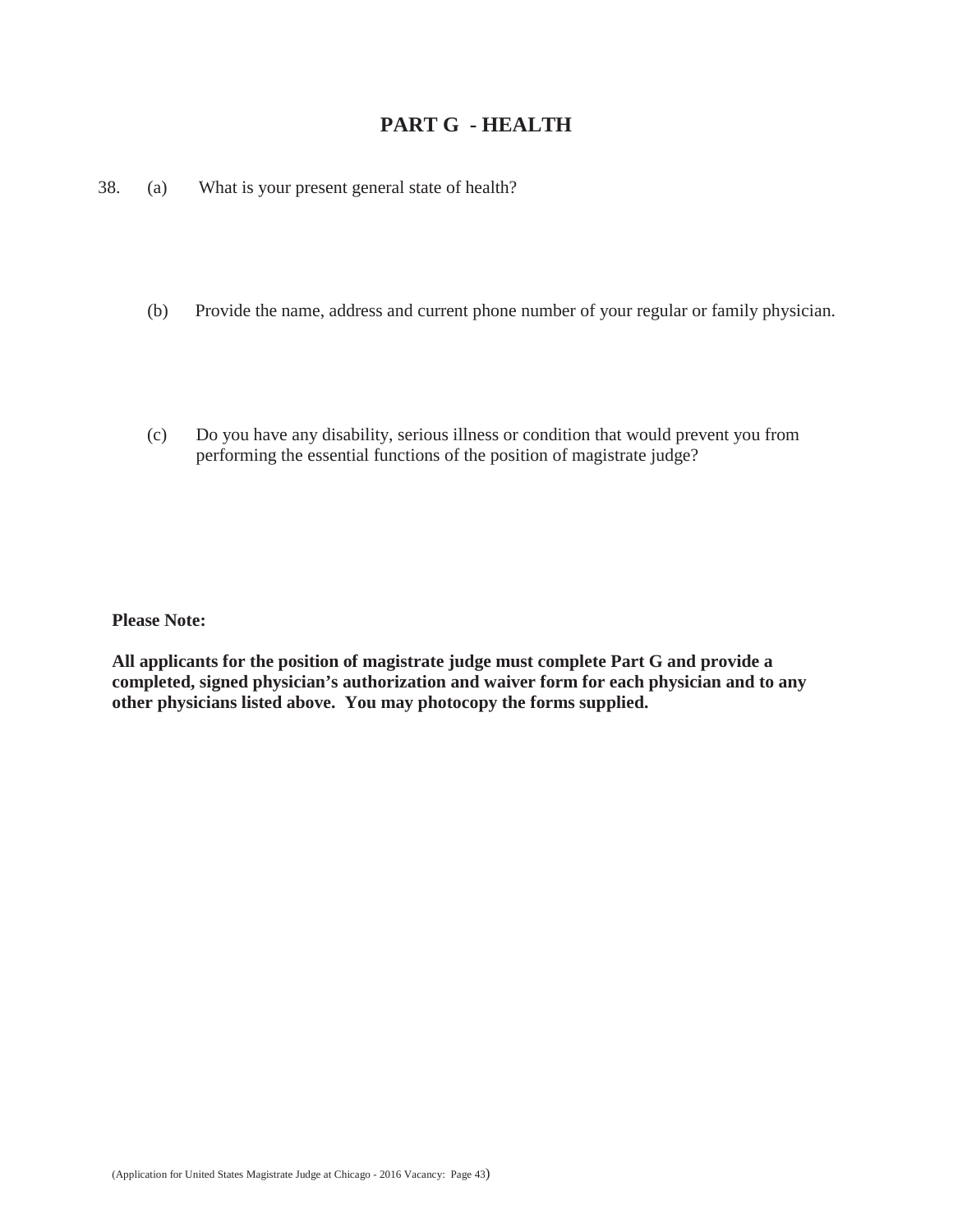## **PART H - ADDITIONAL INFORMATION**

39. Describe not more than six of the more significant litigated matters which you have handled and give the citations, if the cases were reported. Please provide a capsule summary of the substance of each case, and a succinct statement of what you believe to be the particular significance of the case. Also provide, for each case, the dates of the trial period or periods and the names, addresses, and current phone numbers of counsel for the other parties. Use a **separate attachment**, if necessary.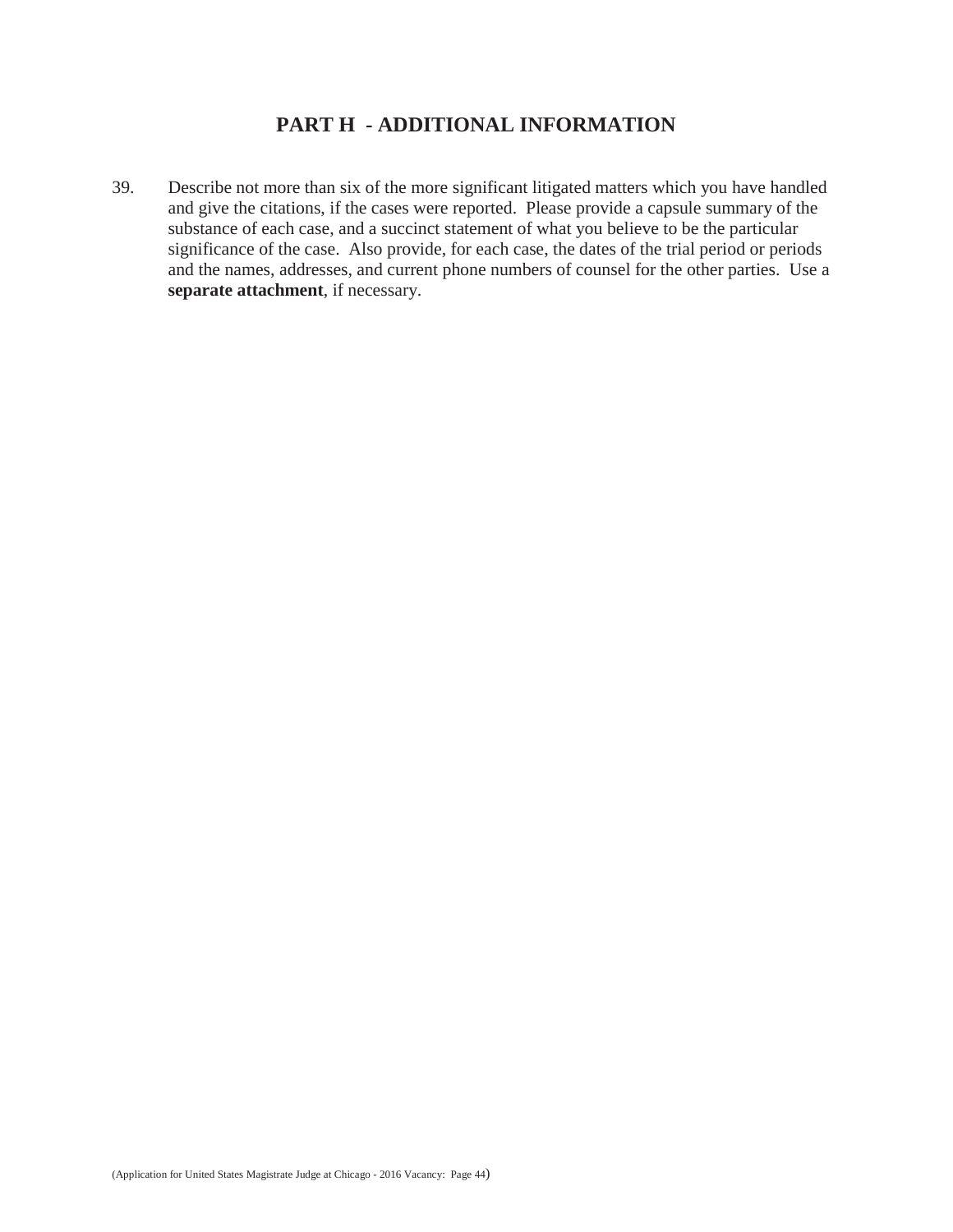40. Have you had administrative experience?

| es |  | No |
|----|--|----|
|----|--|----|

If yes, provide the details and be specific as to programs and numbers of people supervised and the period of such experience.

41. Have you ever been engaged in any occupation, business or profession other than the practice of law or holding judicial office or other public office?

|  | 'es<br>Y |  | $\rm No$ |
|--|----------|--|----------|
|--|----------|--|----------|

If yes, provide details, including dates.

42. Are you an officer or director or otherwise engaged in management of any business enterprise?



(a) If yes, provide details, including the name of the enterprise, the nature of the business, the title or other description of your position, the nature of your duties and the term of your service.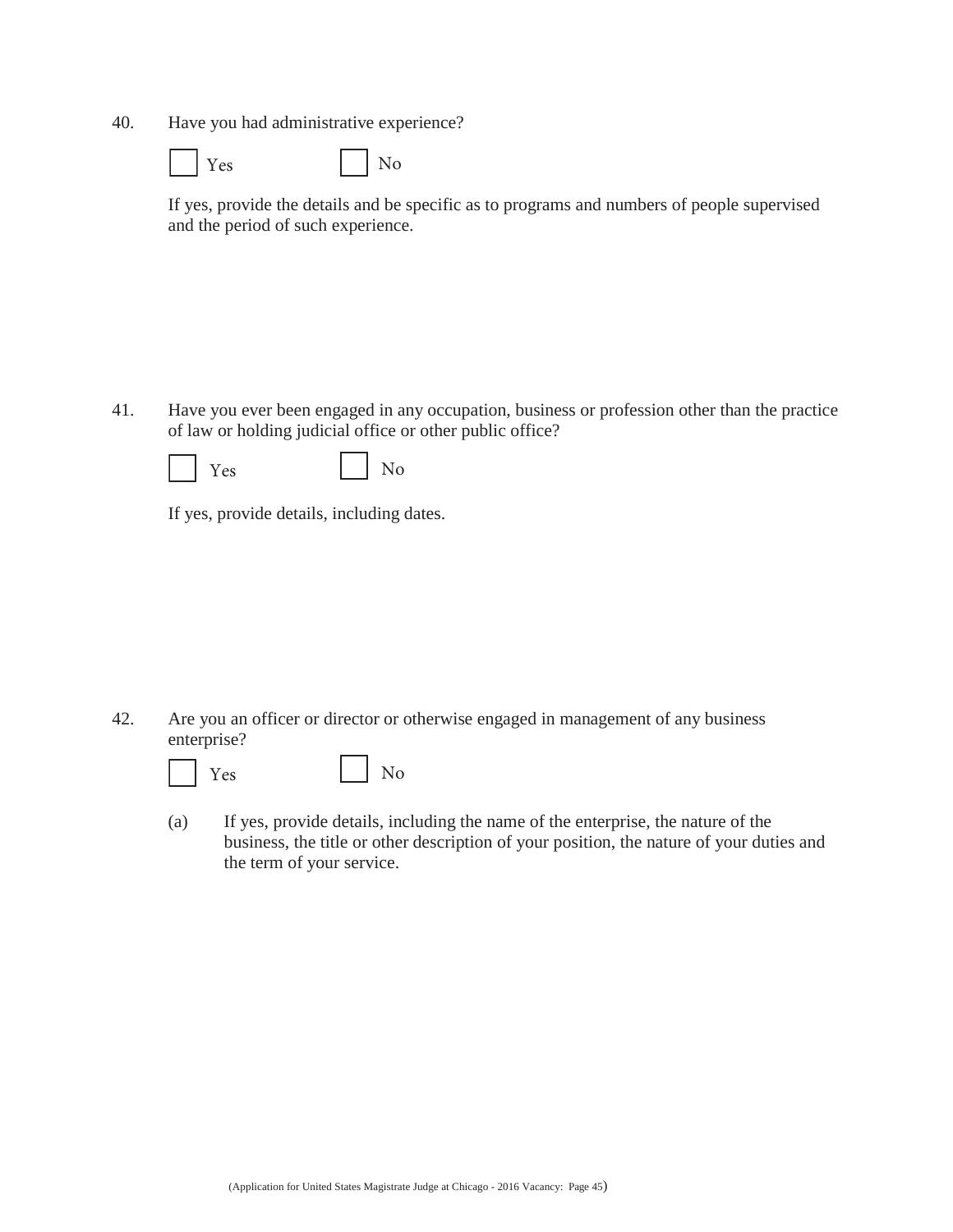(b) Is it your intention to resign such positions and withdraw from any participation in the management of any such enterprise if you are appointed as a magistrate judge?

If no, please give your reasons.

43. An ethical consideration under Canon 2 of the American Bar Association's Code of Professional Responsibility calls for "every lawyer, regardless of professional prominence or professional workload, to find some time to participate in serving the disadvantaged." Describe what you have done to fulfill these responsibilities, listing specific instances and the amount of time devoted to each.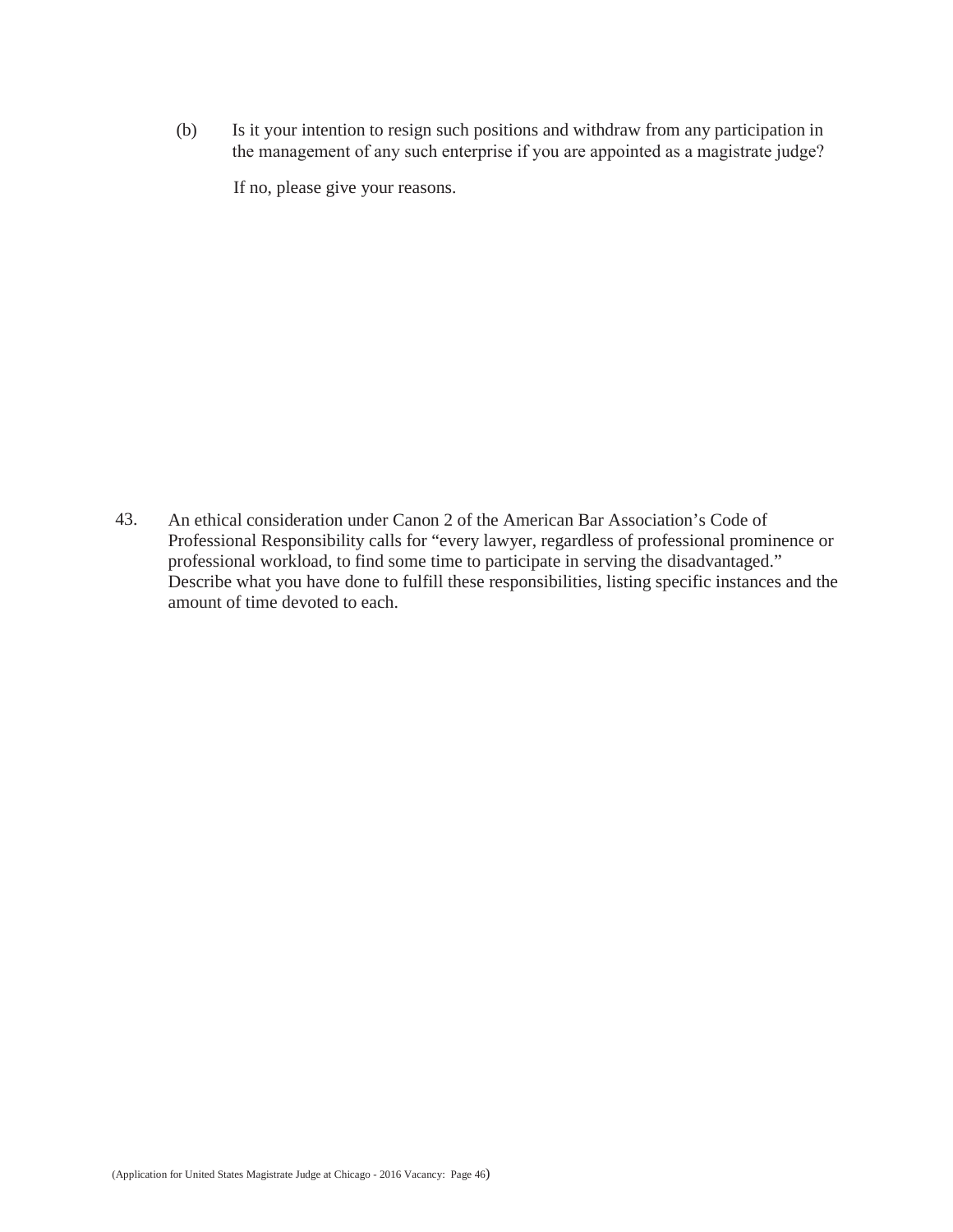44. Do you currently belong, or have you belonged, to any organization which discriminates on the basis of race, sex or religion -- through either formal membership requirements, or the practical implementation of membership policies?

|  | ρς |  |  | N٥ |
|--|----|--|--|----|
|--|----|--|--|----|

If yes, use a **separate attachment** to list the organizations with dates of membership. Also provide details on what you have done to try and change these policies.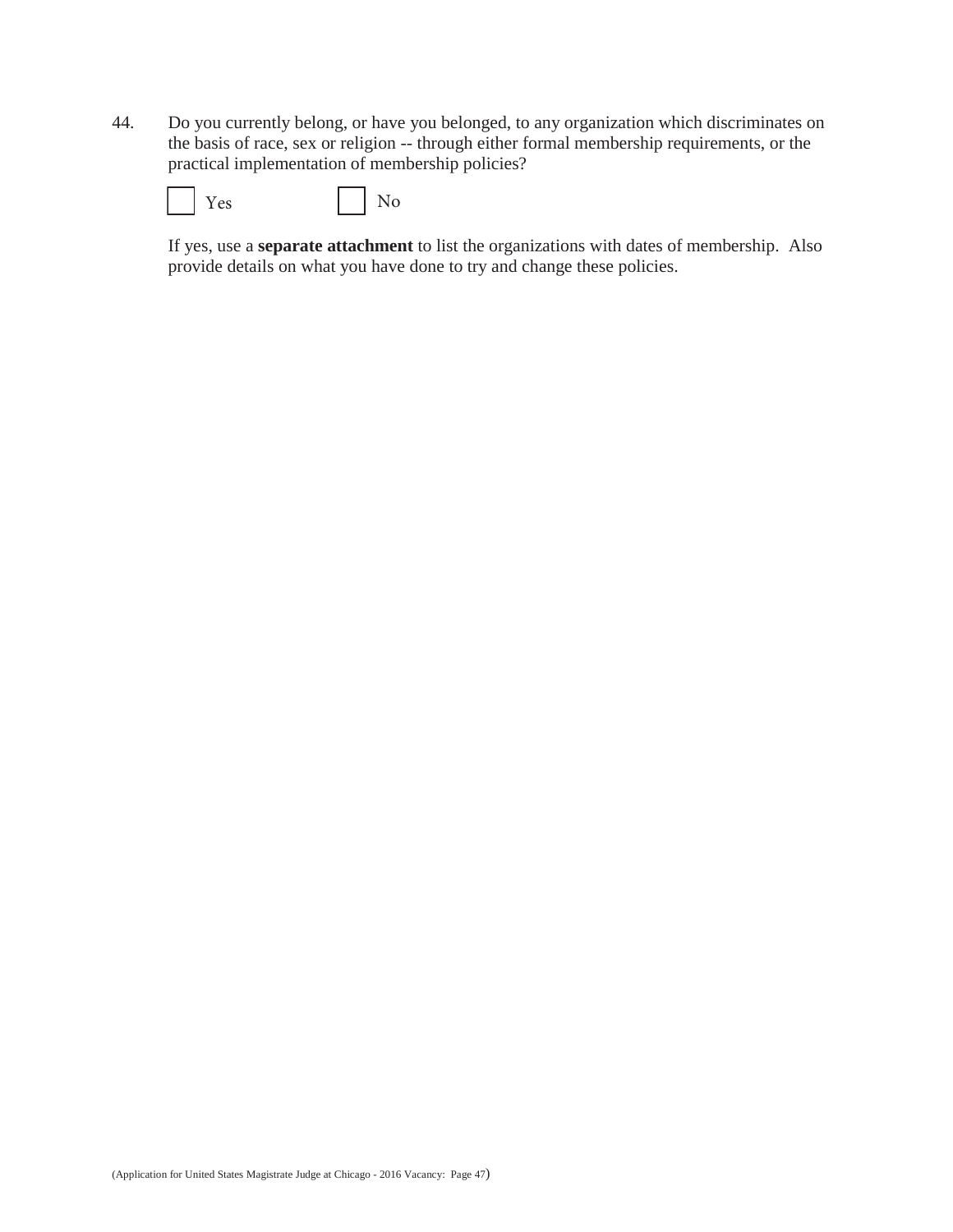## **PART I - CERTIFICATION, AUTHORIZATION AND FULL WAIVER**

I hereby certify that the answers given by me to the foregoing questions and statements made are true and correct, without mental reservations of any kind whatsoever. If employment is obtained under this application, I will comply with all orders, rules and regulations administered by the Court. If, following appointment, anything contained in this application is found to be untrue, I understand that I will be subject to dismissal at any time during the period of my employment.

I further understand that by signing this application and submitting it along with the required authorization and waiver forms relating to disciplinary and grievance matters and authorization and waiver forms for physicians for consideration by the Merit Selection Panel, I am hereby authorizing the custodian of any records or information to permit examination or receipt of such information, whether written or oral, by the Merit Selection Panel.

I also authorize the Merit Selection Panel to contact any persons listed in the application form as well as any other persons the Panel feels necessary. I understand that all information obtained by the Merit Selection Panel will be kept confidential and used only as necessary in the Panel's performance of its duties.

DATED:

#### SIGNATURE OF APPLICANT

#### TYPED NAME OF APPLICANT

**IMPORTANT NOTE: The applicant must provide** *an original and a PDF copy* **of both the application and the required waiver forms. The PDF copies may by submitted on a disk or a flash drive. Submitted applications** *will not* **be returned to applicants.**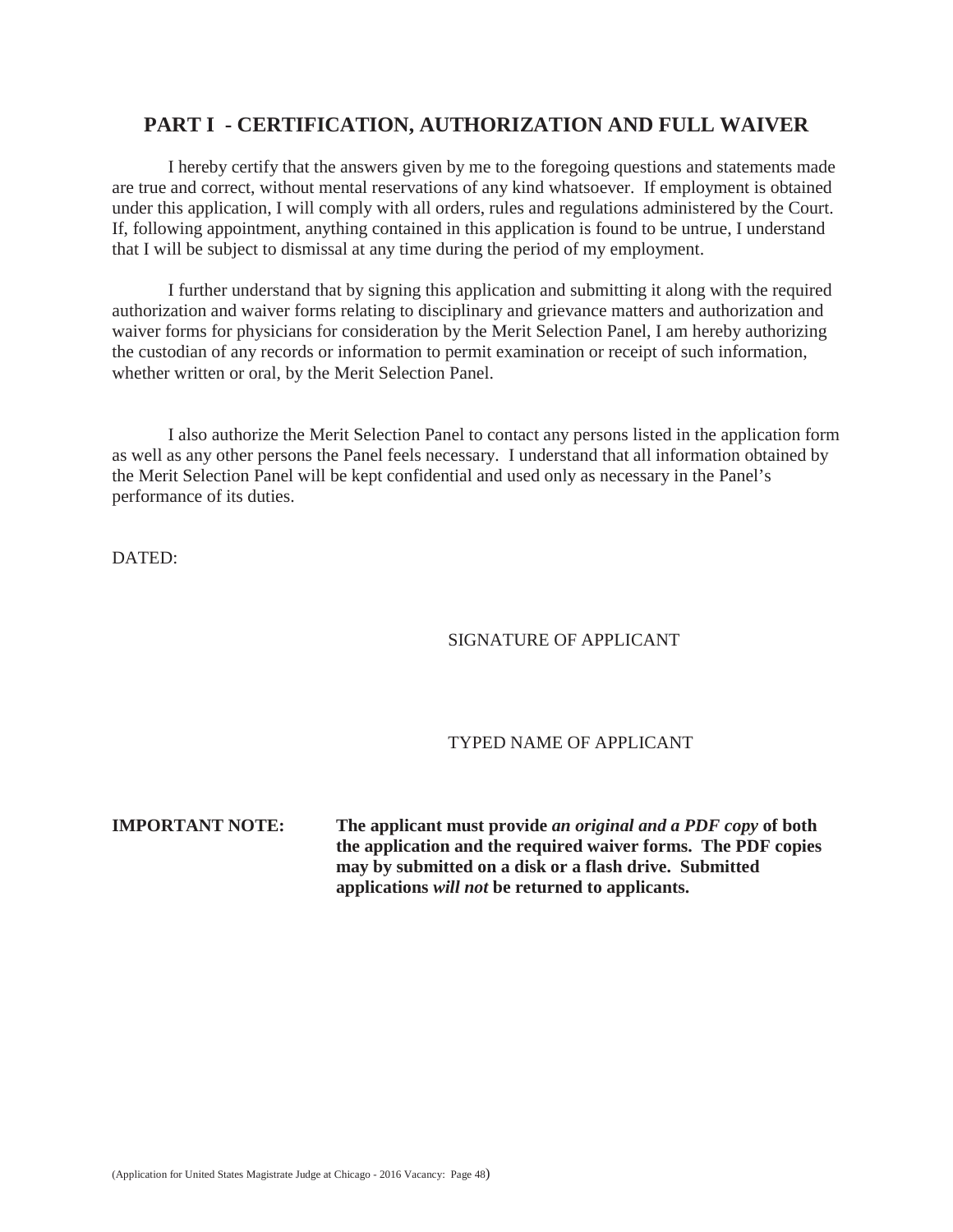# **AUTHORIZATION & WAIVER**

In connection with my application for the position of United States Magistrate Judge for the United States District Court for the Northern District of Illinois, I hereby authorize the Administrators of the Attorney Registration and Disciplinary Commission, the Judicial Inquiry Board, the Illinois Courts Commission, and/or the disciplinary and inquiry bodies of any bar association to disclose, to any member designated by the Merit Selection Panel appointed by the United States District Court to recommend candidates for the position, all information contained in the files of such bodies concerning my present professional status, all complaints which have been made against me, together with the disposition thereof. I expressly waive for use by the Merit Selection Panel whatever right I may have to the confidentiality required by Supreme Court Rule 766 with respect to the foregoing information.

I understand that any information received will be strictly confidential and disclosed only to members of the Merit Selection Panel and the Court in accordance with the confidentiality requirements contained in the Regulations and Procedures for the Selection and Appointment of United States Magistrate Judges adopted by the Judicial Conference of the United States.

\_\_\_\_\_\_\_\_\_\_\_\_\_\_\_\_\_\_\_\_\_\_\_\_\_\_\_\_\_\_\_\_\_\_ \_\_\_\_\_\_\_\_\_\_\_\_\_\_\_\_\_\_\_\_\_\_\_\_\_\_\_\_\_\_\_\_

(Print or Type Name) Signature

Date Signed

\_\_\_\_\_\_\_\_\_\_\_\_\_\_\_\_\_\_\_\_\_\_\_\_\_\_\_\_\_\_\_\_